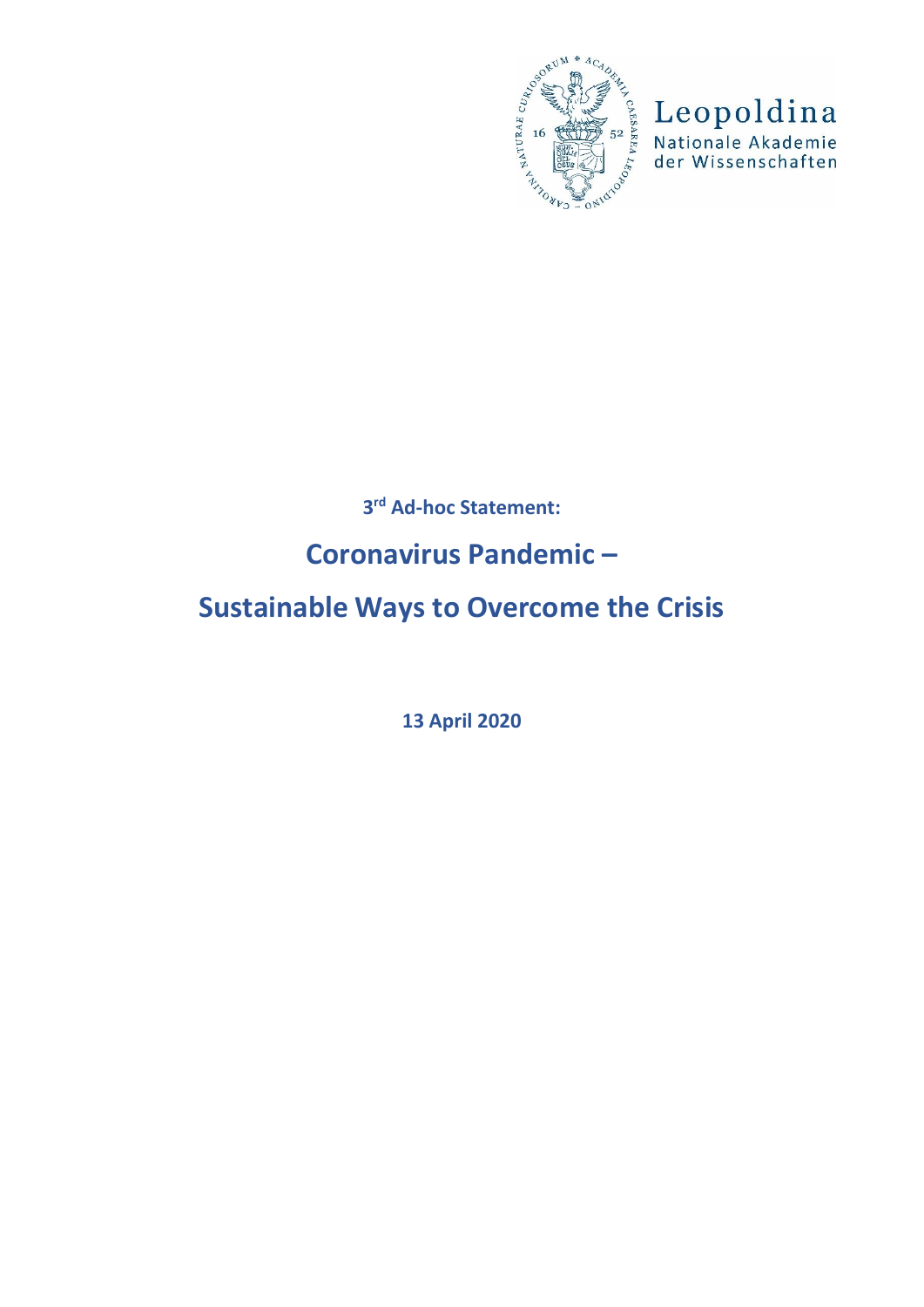## Contents

| 3. Improving risk communication and promoting responsible individual behaviour |  |
|--------------------------------------------------------------------------------|--|
|                                                                                |  |
|                                                                                |  |
|                                                                                |  |
|                                                                                |  |
|                                                                                |  |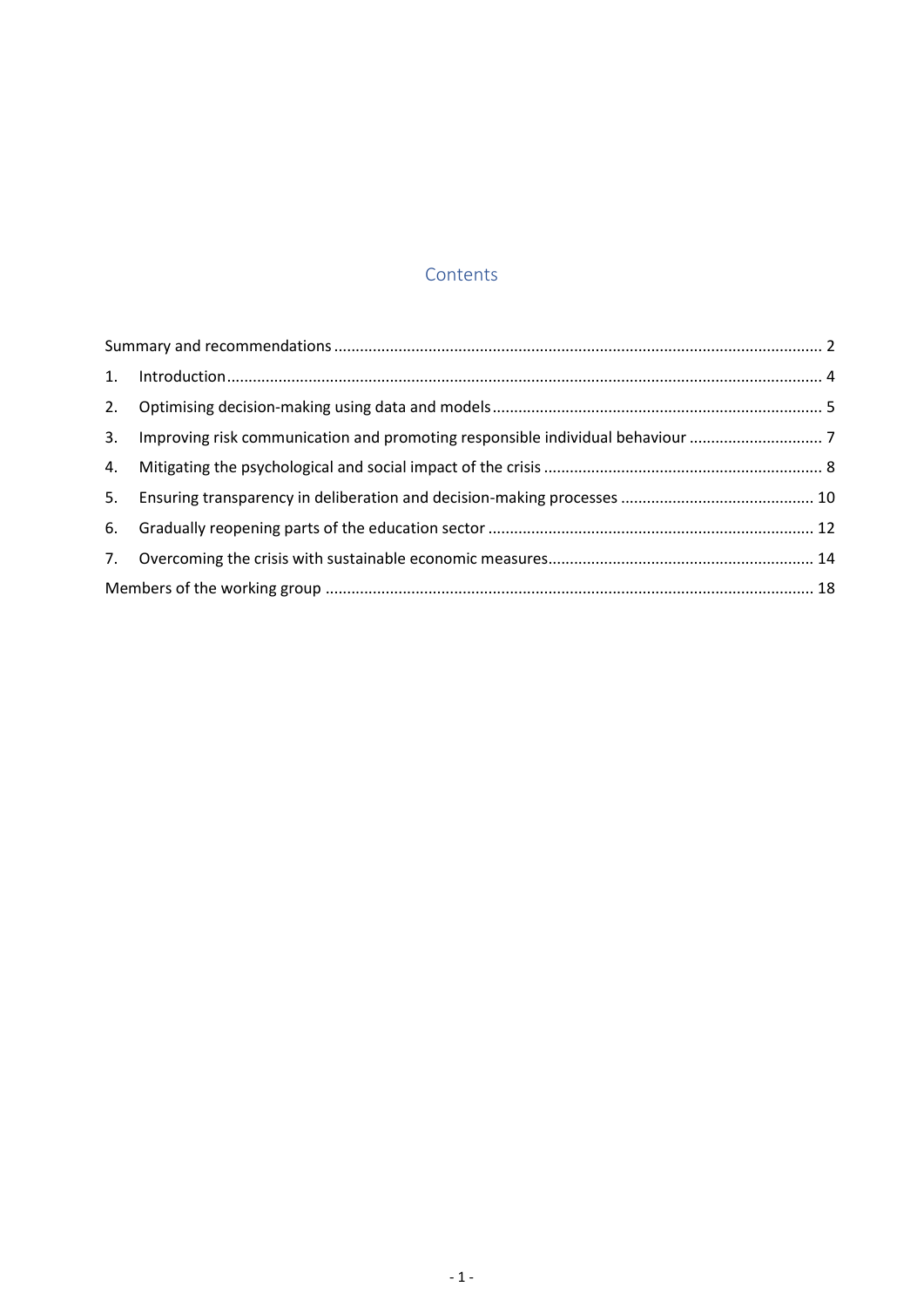#### <span id="page-2-0"></span>Summary and recommendations

The spread of the SARS-CoV-2 virus has had an immense impact on all areas of our society. In light of the resulting widespread uncertainty, science bears a great responsibility – it must analyse all available knowledge and the changing data in order to provide useful recommendations for a course of action within this highly dynamic situation. This statement from the German National Academy of Sciences Leopoldina addresses the psychological, social, legal, educational and economic aspects of the pandemic, leading to the following central recommendations:

**Optimise the basis for decision-making:** Data surveys which have so far been largely symptom-based have led to a distorted perception of the infection process. It is therefore important to substantially improve the survey of the infection and immunity status of the population, in particular through representative and regional surveys of the infection status and immunity. The data obtained in this way should flow into the ongoing adaptation of dynamic models in real time, and thus enable more reliable short-term forecasts. These can be used to support decisions and make the effectiveness of political measures verifiable. It should be possible to use voluntarily provided GPS data in combination with contact tracing, as is the case, for example, in South Korea. This would increase the precision of models available today, in particular to allow context-dependent, local resolution and thus a differentiated prognosis of the progression of the pandemic.

**Enable differentiated risk assessment:** The context-based interpretation of available data is important for tackling the coronavirus pandemic on a societal and an individual level. Data on serious illnesses and deaths must be compared to those of other illnesses and must be related to the expected risk of mortality within individual age groups. A realistic representation of the individual risk must be clearly illustrated. This also applies to systemic risks such as overloading the healthcare system as well as negative consequences in economy and society. It is the only way to ensure the cooperation of the population in implementing the necessary measures.

**Mitigate the psychological and social impact:** For the acceptance and implementation of measures taken, an intrinsic motivation based on self-protection and solidarity is more important than the threat of sanctions. Communicating a realistic timeline and a clear set of measures for a gradual return to normality will increase the controllability and predictability for all persons and groups concerned. This will help minimise the negative mental and physical impact of the stresses currently being experienced. Aid and support must be provided to at-risk groups who are particularly affected by the current restrictions, such as children in difficult familial situations or victims of domestic violence.

**Include manifold perspectives in evaluation processes:** The measures taken by governments which aim to protect life and health entail restrictions on other legal interests. These must not be ignored in evaluating the proportionality of costs and benefits. Only the inclusion of the unintended side effects makes the entire complexity of weighing up conflicting goods clear. Current political decisions to deal with the crisis must recognise the multidimensionality of the problem and take into account the perspectives of those affected and those at different risk. The underlying deliberation processes must be made transparent and be communicated accordingly. For instance, the preventative segregation of specific groups, such as older people, simply to protect them must be rejected as too paternalistic and patronising.

**Gradually reopen the education sector:** In the education sector, the crisis has led to a significant decline in day-care services, teaching and learning, as well as to an exacerbation of social inequality. Educational institutions should therefore be reopened as soon as possible. Restrictions in education must be lifted while at the same time keeping the risk of new infections to a minimum. Since younger children are more reliant on in-person care, guidance and support, primary and lower secondary level schools should be the first to gradually reopen. Older students are more capable of using distance learning, whether digital or analogue. We therefore recommend that a return to classroom teaching be postponed to a later date for the higher levels of education. Following different transitional methods and combinations of self-guided learning using digital media and in-person instruction is conceivable. If possible, examinations should take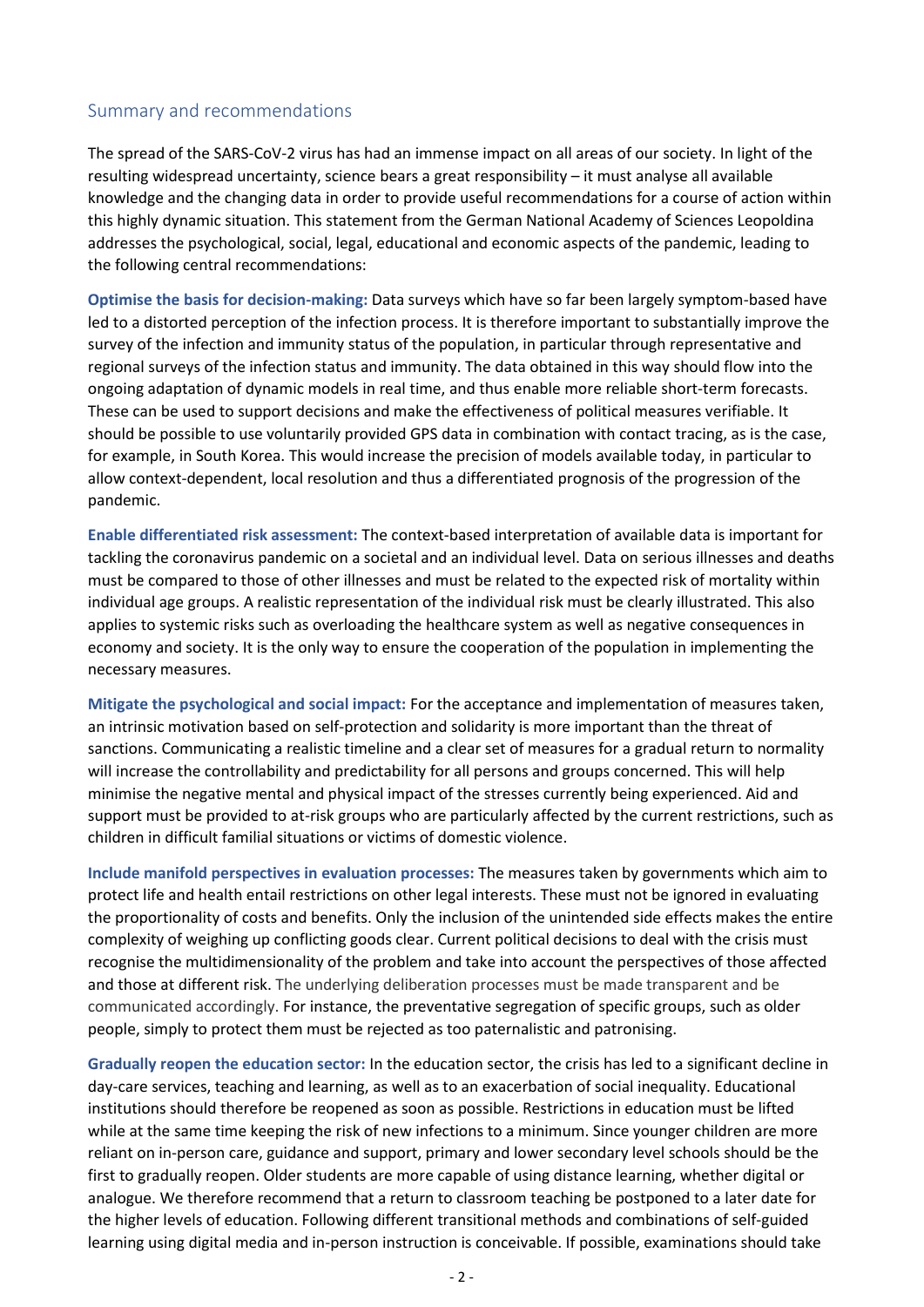place. Additional efforts must be made in particular for children with special educational needs in order to reduce disadvantages. As very young children are not self-aware enough to comply with physical distancing and other protective measures, but could still pass on the virus, day-care centres for pre-school children should only be reopened in a very limited capacity.

**Gradually bring public life back to normal:** Public life can gradually be brought back to normal under the following conditions: a) the rate of new infections must stabilise at a low level, b) the healthcare system will not be overloaded by an increasing number of COVID-19 patients and capacities for other patients are not in any way restricted, c) known protective measures (good hygiene, wearing of mouth and nose protection, physical distancing, increased identification of infected persons) are observed in a disciplined manner. This could allow shops and restaurants to resume business and general commercial and governmental services to reopen to the public. Moreover, business and private travel could be taken up again in compliance with the mentioned protective measures. Wearing mouth and nose protection should become a mandatory additional measure in certain areas such as public transport. Social, cultural and sporting events should begin taking place step by step, subject to the possibility of physical distancing and provided the intensity of contact is low. Infection rates must continue to be monitored.

**Ensure stability through economic and financial policy:** While the current health policy measures are in force, economic and financial policy must provide short-term help to bridge the difficult situation. Measures include short-time working, liquidity assistance, tax deferrals and subsidies to reduce cases of insolvency. Government participation in businesses should only be used to stabilise enterprises in extreme emergencies. Once the current public health measures have been phased out, expansive fiscal stimuli will continue to be necessary in the medium term. In terms of revenue, this could come in the form of tax relief, in the form of bringing forward the planned partial discontinuation of the solidarity tax surcharge or by abolishing it completely. On the expenditure side, additional funds for public investments are important, for instance in healthcare, digital infrastructure and climate protection. The crisis highly requires European solidarity. Managing the crisis jointly includes for example the provision of liquidity by the European Central Bank (ECB), financial support from the EU budget and the European Investment Bank (EIB) and a credit line from the European Stability Mechanism (ESM) with conditionality focused on the effects of the pandemic.

**Set the course for sustainability:** Existing global challenges, such as climate and species protection in particular, do not disappear with the coronavirus crisis. Both national and international political measures should observe the principles of ecological and social sustainability, future-compatibility and increased resilience. Measures which were already supported by broad scientific evidence and political and public consensus prior to the coronavirus crisis must not be weakened; rather, they must continue to be implemented with the highest priority, or even strengthened. Economic stimulus packages should be fundamentally compatible with the goals set out in the "European Green Deal".

**Hold on to a market-based economic order:** The economic policies introduced during the crisis must be reversed or adjusted as soon as possible in favour of a sustainable management within the framework of a free market order. This includes that the government withdraws from companies as shareholder in cases where public investment was made due to the crisis, and the reduction of public debt. Conformity with Germany's balanced-budget provision – the so-called debt brake – must be adhered to in accordance with its current set of regulations. This allows for significantly higher debt to be accrued, particularly in exceptional situations such as this, under the condition that the funds be repaid upon the return to normality.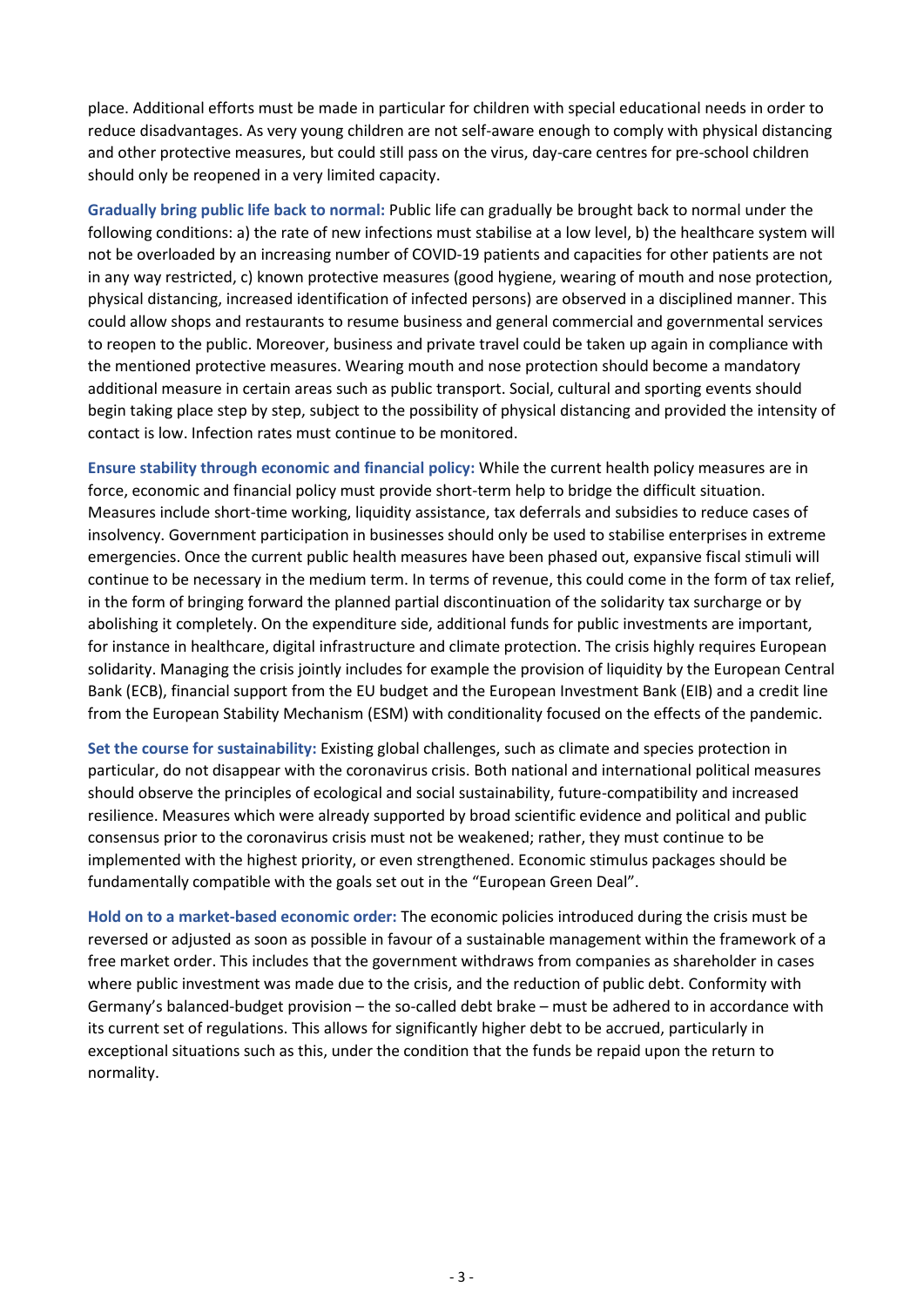## <span id="page-4-0"></span>1. Introduction

1

The global spread of the coronavirus SARS-CoV-2 and the drastic measures taken to curb its propagation have far-reaching consequences for global society. In light of the psychological, social, economic, civil society and political problems caused by the coronavirus pandemic, curbing its spread must be given the highest priority. Although the pandemic will continue to define economic and societal life for months to come, we must work to develop criteria and policies that go beyond the acute limitation of fundamental rights such as the freedom of movement to ensure a gradual return to normality. Such a gradual relaxation of regulations requires consistently low infection rates to prevent the healthcare system from being overloaded, increasing identification of infected persons and disciplined compliance with protective measures (hygiene, the wearing of mouth and nose protection, physical distancing).

Fundamental civilisational challenges – in particular climate and species protection and transnational cooperation – remain relevant despite the immediate cause for concern induced by the coronavirus crisis, and they must still be addressed. Combating the crisis sustainably requires thinking beyond the acute shortterm measures taken and considering the medium- and long-term consequences as soon as possible. This includes explicit consideration of the global dimension of the pandemic and the associated sociocultural factors. Despite all commonalities, the diversity of cultures offers an opportunity for mutual learning, for checking our own reactions and for acquiring a new behavioural repertoire.

In order to find responses to the challenges posed by the current crisis, we must also act within several different time frames. This will ensure that we keep the necessary long-term transformation of our economic and societal activity within our sights without ignoring the urgency of quick and specific decisions. With this in mind, the following principles are key:

- 1. The protection of every single individual and the facilitation of a dignified standard of living is in the centre of all state action.
- 2. In addition to protecting health and saving lives, this includes restoring the public's ability to engage in societal, economic, political and cultural activity as quickly as possible, even if this can only be realised step by step. In principle, there is no contradiction between protecting health and the immediate resumption of public life, which has been largely suspended. In fact, the two are mutually dependent.
- 3. The recommended measures should be developed in accordance with the guiding concepts of sustainability and resilience.

The German National Academy of Sciences Leopoldina has already addressed public health issues in two statements on coping with the pandemic.<sup>1</sup> These recommendations continue to apply. In particular, the current focus on caring for COVID-19 patients must not lead to a shortfall in the care of others. Sufficient capacities in intensive care units and stocks of protective equipment should be held in reserve for new outbreaks of the pandemic. The healthcare system should be analysed and adjusted accordingly. Furthermore, we have to make every effort to expedite the research into effective medications and the development of quickly and widely available vaccines. The German National Academy of Sciences Leopoldina will closely monitor and support this process.

The objective of this third ad hoc statement is to illuminate the psychological, social, legal, educational and economic aspects of the crisis. Furthermore, issues around data- and model-based support for decision-

 $<sup>1</sup>$  See the first statement from the Leopoldina published on 21 March 2020 on the health-related and political aspects entitled</sup> "Coronavirus Pandemic in Germany: Challenges and Options for Intervention", retrievable at [https://www.leopoldina.org/up](https://www.leopoldina.org/uploads/tx_leopublication/2020_03_24_Leopoldina_ad_hoc_statement_coronavirus_en_final_02.pdf)[loads/tx\\_leopublication/2020\\_03\\_24\\_Leopoldina\\_ad\\_hoc\\_statement\\_coronavirus\\_en\\_final\\_02.pdf,](https://www.leopoldina.org/uploads/tx_leopublication/2020_03_24_Leopoldina_ad_hoc_statement_coronavirus_en_final_02.pdf) and the second statement published on 3 April 2020 entitled "Coronavirus Pandemic – Measures Relevant to Health", retrievable at [https://www.leo](https://www.leopoldina.org/uploads/tx_leopublication/2020_04_08_2ad_hoc_statement_coronavirus_en_final_01.pdf)[poldina.org/uploads/tx\\_leopublication/2020\\_04\\_08\\_2ad\\_hoc\\_statement\\_coronavirus\\_en\\_final\\_01.pdf.](https://www.leopoldina.org/uploads/tx_leopublication/2020_04_08_2ad_hoc_statement_coronavirus_en_final_01.pdf)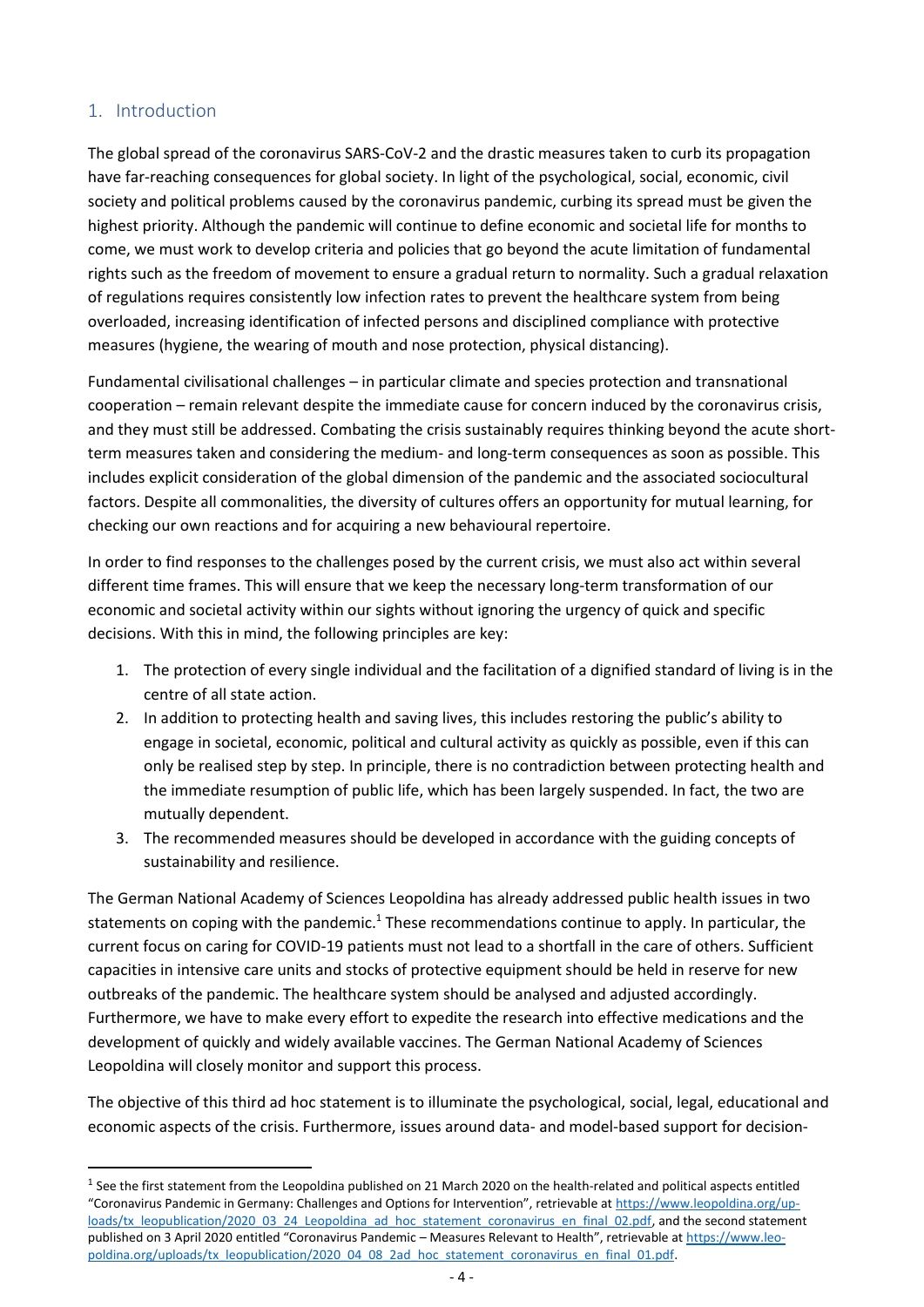making are outlined as an important prerequisite for appropriate political action and for the prioritisation processes which underlie political decisions.

## <span id="page-5-0"></span>2. Optimising decision-making using data and models

#### Monitoring the infection and immunity status of the population must be improved substantially

The rapid spread of the SARS-CoV-2 pandemic has led to a series of political measures aiming to slow the spread of infections and limit the immediate damage, all at short notice. These measures, referred to as a "shutdown", are in some cases based on assumptions which lack an adequate knowledge base due to the dearth of available data, many scientific questions regarding the risks of COVID-19 are yet to be addressed. The time gained by the shutdown must be used to evaluate the actions taken using empirical data, and the costs and benefits of these actions must be evaluated prior to readjustment. The top priorities are providing sufficient care for people who fall ill and gradually returning society to "normality" via appropriate, differentiated measures which take the current epidemiological situation into account. Such measures must continue to slow the spread of infection and minimise the risk to the population as a whole, while reducing the negative effects on society and the economy. We need sufficiently precise knowledge of the population's infection status and as accurate a quantification of the infection processes as possible in order to be able to model and forecast the epidemiological development as reliably as possible. Because the pandemic is highly dynamic and regionally heterogeneous, the monitoring and forecasting system should ideally be high-resolution with regard to area and time. Continuous, real-time adjustments of the system as new data are gathered would enable quick reaction times. To make this possible, collection of data on the infection and immunity status of the population must be substantially improved. The characteristics and risk levels of particularly vulnerable groups should be assessed, so that they can be advised accordingly.

During the average incubation period of 5 to 6 days, COVID-19 carriers are infectious without experiencing symptoms. In fact, a significant proportion of those infected show few or no symptoms for the entire duration of infection. Data surveys which have so far been largely symptom-based have led to a distorted perception of the infection process, making it nearly impossible to reliably assess the efficacy of the measures taken (based on data or models). This is compounded by the lack of sufficient testing capacity for acutely infected persons (PCR test) and those with immunity (validated antibody test) in order to ensure sufficient identification of infected and recovered patients.

## An improved knowledge of the situation must be achieved through longitudinal testing of regionally disparate cohorts

To enable targeted implementation of effective differentiated measures, we should strive to establish an undistorted, comprehensive data pool via the longitudinal testing of regionally disparate cohorts with regard to infection and immunity status as well as psychological resilience and willingness to actively cooperate. Tailoring a representative sample, for example in the form of a micro-census, could significantly reduce the data volume required. Representative testing of suitable cohorts can thus help determine the real number of infected, ill, deceased and immune persons. In addition, all suspected cases should be tested in order to systematically place infected persons under quarantine. This requires greater testing capacities, although the current lack of available reagents in particular is leading to delays in testing.

Aside from the knowledge that SARS-CoV-2 is primarily transmitted by airborne droplets, data should be collected on the specific infection processes and environments (families, medical and care professions, retirement and nursing homes, public transport, businesses, schools, etc.). Furthermore, data on the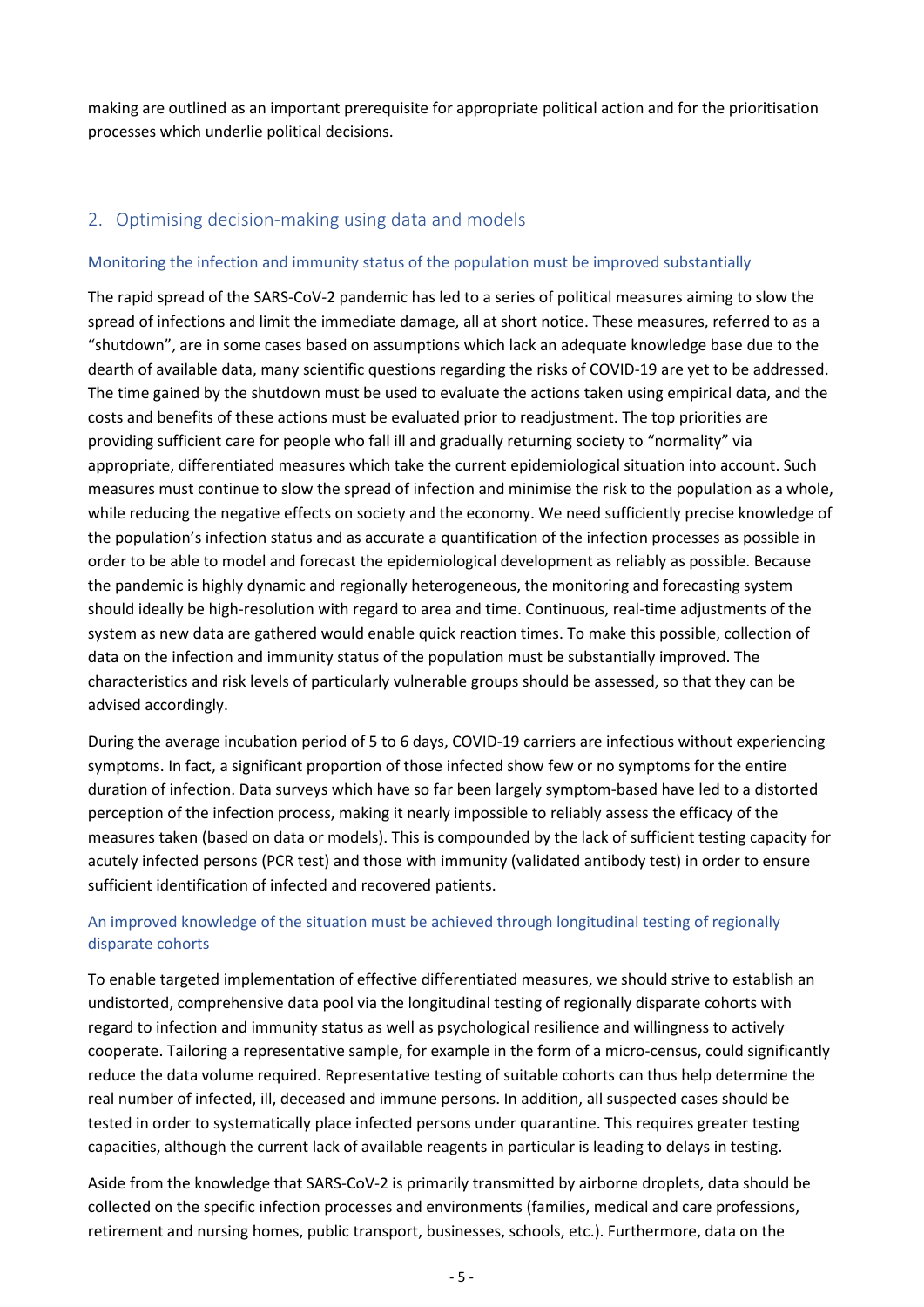characterisation and stratification of the risk groups (e.g. data from autopsies) must be made available, evaluated and validated. In assessing disease progressions, the risk factors of newly infected persons (age, pre-existing conditions, lifestyle including smoking, etc.) must be electronically and centrally recorded in a standardised manner upon patient registration.

### The procedure for collecting, processing, standardising and integrating data in prognostic models must be substantially expedited

Measures for gradually returning society to "normality" must take into account both the current state of the pandemic and its expected course. Statistical or mechanistic, dynamic computer-based models can enable reliable short-term prognoses (with the associated error margins) founded on valid case numbers and other relevant data sources (mobility, demography, etc.). In this way, potential longer-term scenarios can be collated. For a precise calculation of the impact of political measures and population-wide behavioural changes across an entire region (e.g. per municipality or district), relevant data must be fed into the models in real time. These include epidemiological data as well as population-aggregated data on mobility and networks of contacts. The procedure for collecting, processing, standardising and integrating data in prognostic models must be substantially expedited in order to produce up-to-date prognoses on a regional level.

### Traditional reporting and monitoring systems should be supplemented by innovative methods using digital epidemiology

Traditional epidemiological reporting and monitoring systems, which, by their very nature, can only yield incomplete data with a significant time delay, should be supplemented by innovative methods from the field of digital epidemiology. "Digital data donation" approaches offer an innovative use of technology. For example, nationwide surveys via a smartphone app could provide data on the population's current state of health. Useful data could also be supplied via apps for voluntary reporting of symptoms and information on the course of the illness. Analysis of data recorded by activity trackers and other wearables on the wearer's resting pulse and sleep rhythms can indicate signs of fever and the emergence of flu-like symptoms. For this approach to be useful, it is crucial to research and review the reliability and validity of these data. Digital data donations must be embedded in participatory projects which invite people to help curb the pandemic and contribute to the common good. People should be able to provide data in an anonymised, safe and protected form to pave the way for improved prognoses. Data trustees could ensure the responsible handling of these data in terms of privacy protection and quality assurance. Data donations should be accompanied by expansive media campaigns to convey their benefit for the common good. Existing and planned projects of this type in the eHealth start-up domain should be identified and coordinated.

In the coming weeks and months, the number of new infections should be kept as low as possible in a controlled manner. Short-term forecast models must be updated with real-time, high-resolution data. The goal is to predict the probable development of the pandemic over the course of 1 to 2 weeks (including specification of inaccuracy intervals) and to compare the expected efficacy of measures prior to their application. The impact of the relaxation of measures can be analysed through a variety of scenarios. Model predictions also offer a set of tools for developing objectifiable criteria for a gradual transition to normality based on the available knowledge. The objective is to identify the recurrent regional clusters in which infection rates increase locally within a short timeframe as early as possible and to establish targeted, regional measures for dissipating them. In regions with low rates of infection and little potential for spreading the virus, restrictive measures could be relaxed, perhaps only for specific groups if appropriate. The expected effect of deploying staff who are known to be immune in critical areas (care services, retirement homes, hospitals) must also be included in the model predictions. Indirect effects on vulnerable groups must also be considered.

On the European level, data protection rules should be examined in the light of the experience gathered in the ongoing pandemic and should be adjusted in the medium term if deemed necessary. The use of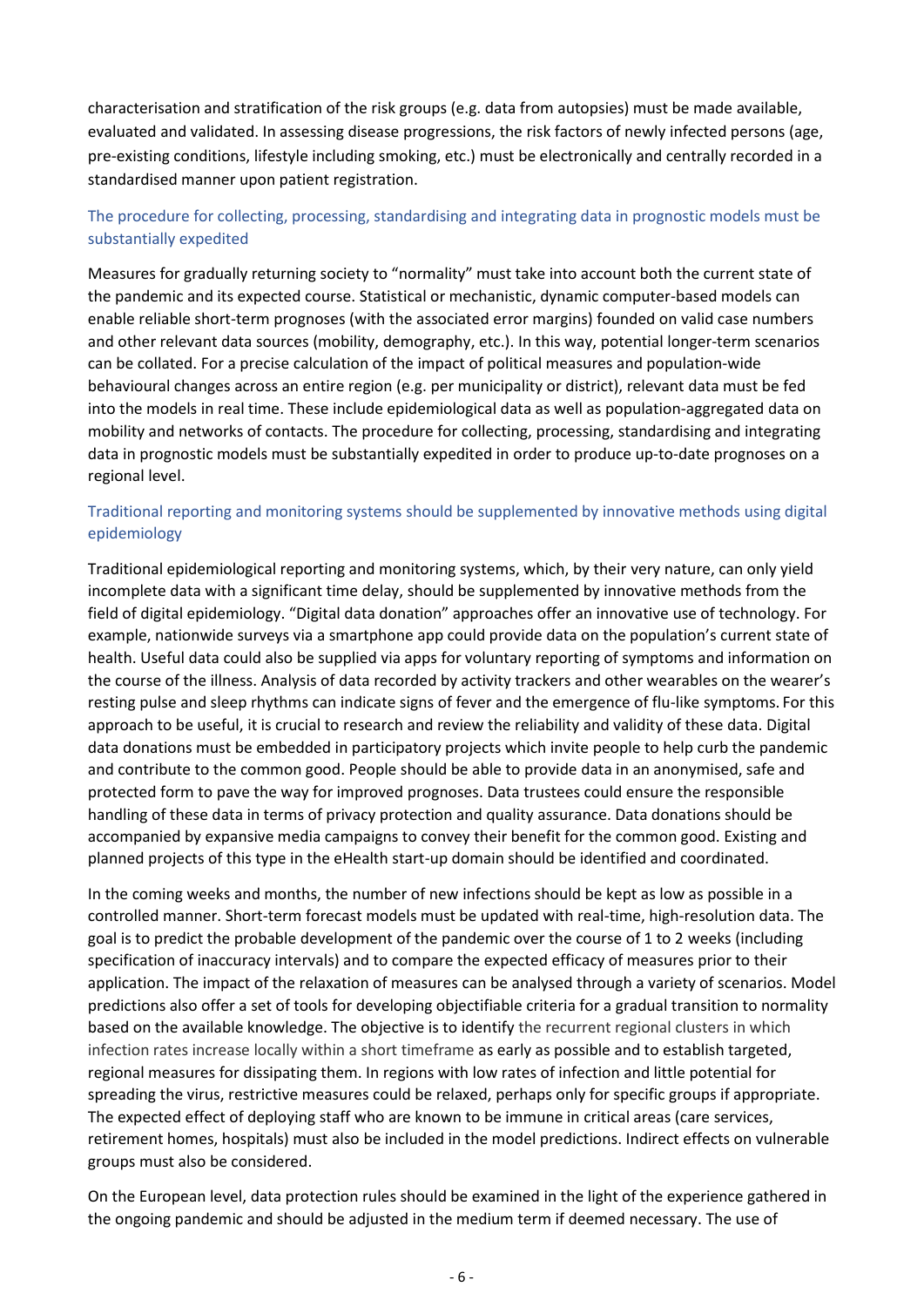voluntarily provided personal data such as movement profiles (GPS data) in combination with contact tracing should be made possible in the current crisis situation.

## <span id="page-7-0"></span>3. Improving risk communication and promoting responsible individual behaviour

### The relevant authorities must provide unambiguous, contextual information that serves to educate the public

Effective risk communication must achieve two goals: it must represent the risks of infection in a trenchant and realistic manner that encourages the public to comply with necessary measures, while at the same time taking care not to arouse unjustified fears. Achieving both of these goals largely depends on presenting risk statistics which are based on scientifically justified data, which in turn inspires trust in the information communicated. To this end, the relevant authorities must provide unambiguous, contextually framed information that serves to educate the public.

#### Realistic risk assessment requires supplementing absolute numbers with meaningful comparisons

For the first time in its history, humankind is watching a virus pandemic unfold practically in real time. Each day, graphics depict the rapid growth in infections and the cumulative number of deaths caused by COVID-19. The density of information and the selective presentation of specific absolute numbers increase the perceived threat and make it difficult to identify the actual risks. Differentiating between the number of mild and asymptomatic cases, the number of serious cases requiring hospitalisation, the number of cases requiring intensive care and the number of deaths is crucial for a realistic assessment of the perceived threat.

In Germany, the pandemic was identified at a very early stage, with initial cases detected almost exclusively in the healthy, middle-aged population. This may account for the current low mortality rates. Mortality rates which quantify the relationship between the number of COVID-19 deaths and the number of new infections, must be calculated on the basis of the total number of infections and the total population rather than just the number of registered cases. In terms of the individual risk of dying from COVID-19, more attention must be paid to the multicausality and the complexity of causes of deaths. The number of COVID-19 deaths must be compared to the number of deaths from other diseases in an equivalent age group over a comparable period of time.

Yet even when individual risk is relatively low, the societal risk posed by the unchecked spread of COVID-19 and the associated possibility that the healthcare system could become overburdened remains considerable. The systemic risk, which must be distinguished clearly from the individual risk, is the primary reason that society must take protective measures. This is illustrated by the significant growth in the number of cases and the associated epidemiological models (see German National Academy of Sciences Leopoldina's second ad hoc statement "Coronavirus Pandemic – Measures Relevant to Health"). A differentiated approach to risk assessment makes clear that excessive individual anxiety and panic are unfounded. At the same time, the reasons for temporarily restricting freedoms become evident to the population, since such measures are the only way to slow the spread of infection and ultimately contain the coronavirus.

Additional factors must be taken into account when considering inpatient capacity and the number of intensive care beds available for treating COVID-19 patients. Among these is the fact that measures to address COVID-19 could endanger patients with other illnesses if these measures affect their ability to access the healthcare system or if their fear of contracting coronavirus disease leads them to avoid seeking medical treatment (e.g. people suffering from mental illness, patients due for surgery, stroke and heart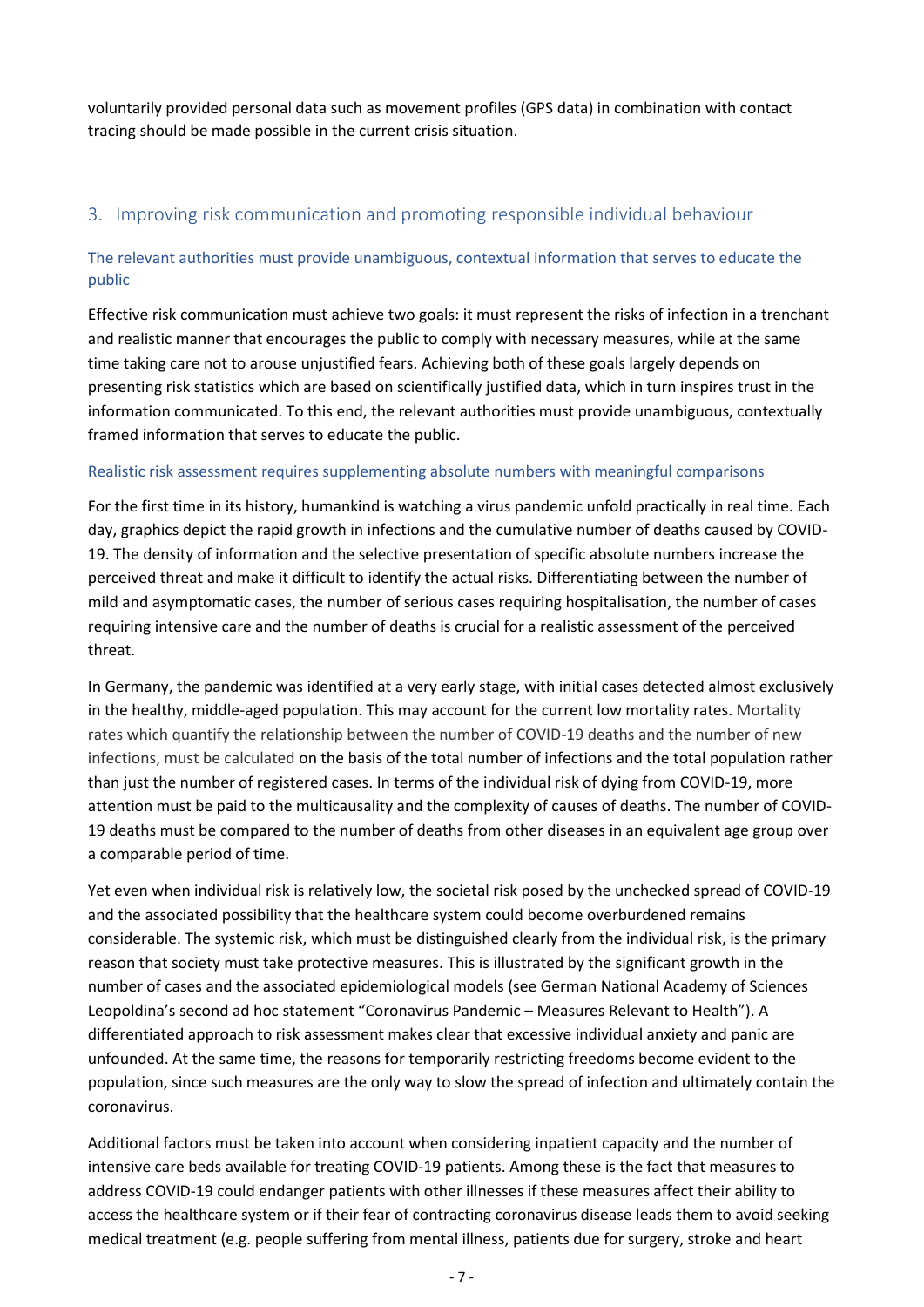attack patients, people requiring personal care). General societal risks, such as increases in domestic violence and mental illness due to existential hardship, must also be considered.

This discussion promotes a differentiated view of the complexity of risk assessments: Apart from the problems incurred by quoting absolute numbers, it becomes clear that various, equally relevant, levels of risk exist simultaneously and must be taken into account. Since different levels of risk accentuate different cost-benefit factors, ethical principles must be applied, too.

#### Appeals to personal responsibility must take priority over sanctions

At the moment, there appears to be continued broad public acceptance of the policy measures taken in response to the coronavirus pandemic. While some instruments such as closing restaurants and banning events are relatively easy to implement and monitor, the effectiveness of other measures such as hygiene recommendations and limitations on free movement are largely dependent on the public's willingness to comply. However, broad public acceptance of these measures can be expected to erode the longer the measures continue, as their positive effects become less evident and the reasons for them become less convincing.

Compliance is generally best when rules are clear, unambiguous and plausible. Individuals are especially likely to comply when motivation is intrinsic, in other words, when they believe that compliance is in their best interest or benefits the welfare of others. In contrast, the threat of sanctions is less effective. In light of this, it is especially important that policy measures implemented to combat the coronavirus pandemic are clearly formulated and well-founded, and that they appeal to self-interest, public welfare, and a sense of responsibility to others. It is crucial that communication also addresses vulnerable groups (including, in particular, older people living alone, refugees, migrants without knowledge of German, the homeless) and takes their specific communication needs into account.

In the initial phase of the crisis, the experience of a common threat has led to a swift rise in social solidarity. This includes an increase in spontaneous – i.e. non-institutionalised – civic engagement with little formal organisation, such as concrete support for others (e.g. helping neighbours) and actions in the public interest (e.g. making donations) or other ways. Society is standing together and setting aside egotism and individual interests. This raises the hope that some aspects of this solidarity may carry into the future, thereby strengthening the voluntary focus on the common good by society and industry over the long term.

#### Civic life must gradually be allowed to return

The current measures to slow the spread of infection are also severely weakening civil society. While a vital civil society keeps democracy alive and strengthens the focus on the common good, it requires civic engagement and must take place in the public sphere. The existing restrictions represent a profound disruption, as public life has largely ground to a halt. The activities of organisations – from sport and cultural clubs to support and charity associations to basic political and religious organisations – have mostly been suspended. Broad areas of organised civic life currently exist solely as digital networks in a diminished form. With regard to the future of civil society, too, there is therefore every reason to gradually ease the current restrictions as soon as possible.

## <span id="page-8-0"></span>4. Mitigating the psychological and social impact of the crisis

A crisis of the magnitude of the current COVID-19 pandemic will inevitably have an enormous psychological and social impact on individuals, groups, and societies as a whole. Stress research findings can help to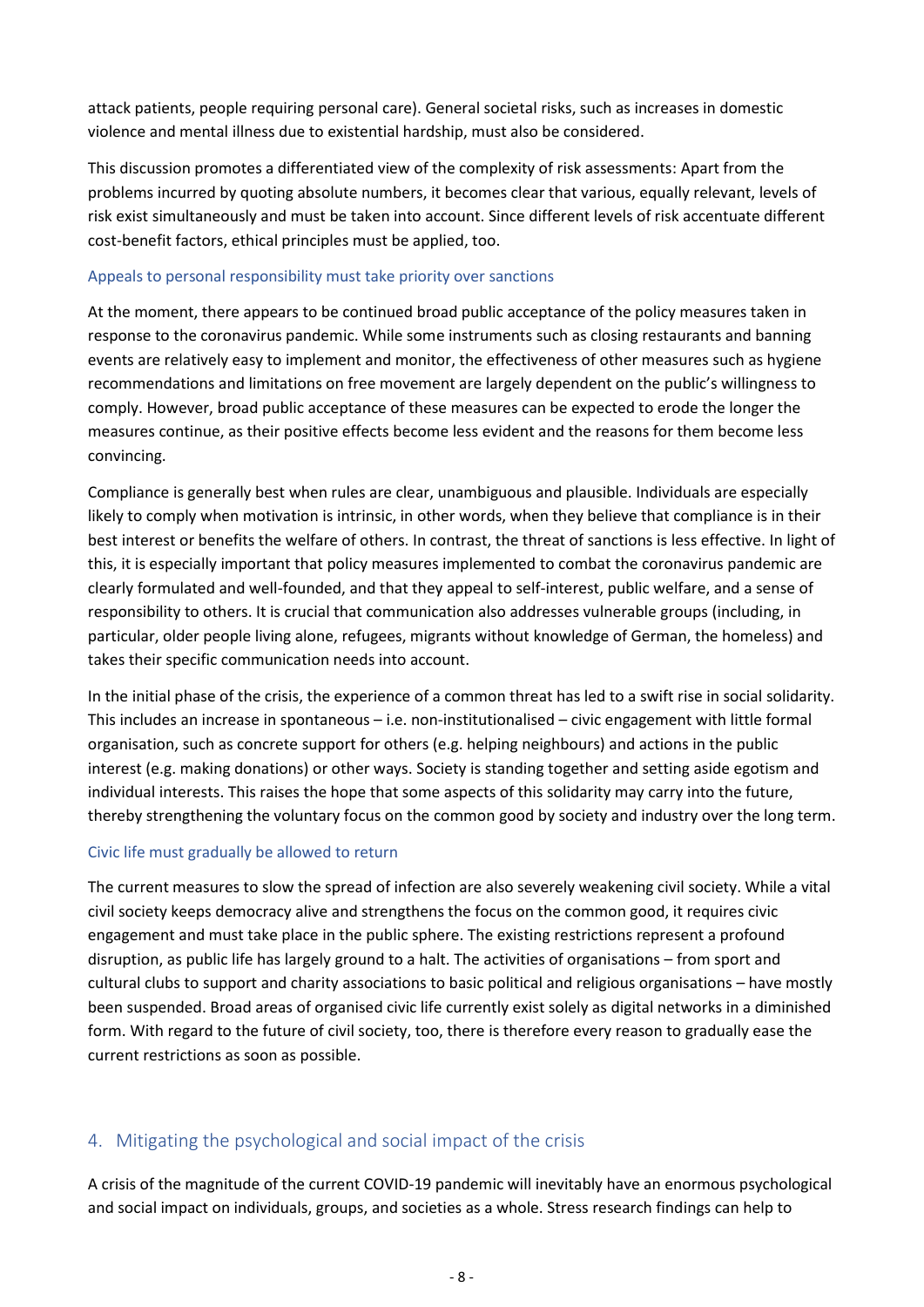address the problems already being experienced, such as anxiety and uncertainty, social isolation (including home quarantine and changes to daily routine), or depression.

#### Encouraging individuals to take a proactive approach

The extent to which stressful events lead to illness depends largely on whether or not an individual experiences these events as predictable and controllable. It is their subjective (i.e. "perceived") assessment of the situation that matters here. Anything that people can actively do themselves increases their sense of control. This is why regulations and recommendations should grant the population as much agency as possible, preferably through actions people can take on their own or together ("What you can do"). Furthermore, predictability must be increased by means of clearly presented information. It must be ensured that there is low-threshold, barrier-free access to expert services such as hotlines and websites for addressing infection risk, anxiety, depression, domestic violence, etc. Funding offers for such services and for the scientific assessment of their effectiveness must be stepped up as soon as possible.

Clear communication does not just increase predictability and compliance, but also improves risk management (see Chapter 3). Living with risks is part of everyday life, even if we usually do not consider this. People cope with risks much better when they are appropriately informed. The sense of threat grows when people perceive risks to be unknown, exceptional, and unintended. Therefore, support must be provided that subjective assessments of risks remain realistic: Transparent and easy-to-understand information aims at familiarisation; providing historical context by referencing the origins and progression of known infectious diseases reduces the perceived exceptional nature of the pandemic. Unpopular measures to reduce objective risks (as e.g. physical distancing) are more likely to be accepted when people are motivated to take on personal responsibility.

There is plentiful evidence for antidepressant effects and other health benefits of psychological factors as giving meaning to life, taking action to help others, social support, self-efficacy, and resilience. These factors can be boosted even in the short term through suitable psychological measures. People are generally more strongly influenced by examples than by statistical evidence. It is therefore important to cite specific examples, to explicitly commend the high levels of cooperation shown by the public so far, and to highlight what further measures will be needed.

#### Families need support from care, counselling and assistance services

The measures currently being applied mean that families and other forms of partnership and cohabitation play a central role. They are often the only remaining space for crucial aspects of daily life, face-to-face communication, socialising, childrearing, education and entertainment, as well as stress relief and conflict resolution. Meanwhile, public social institutions and many workplaces are largely or entirely inaccessible as sites for social interaction. In this situation, households take on additional tasks ranging from childcare and schooling to procuring food to organising leisure time, or are responsible for these tasks for longer periods of time. These additional responsibilities primarily fall to women. Particular challenges are faced by blended families which must remain able to share or alternate childcare. Households' ability to manage these roles will vary depending on their financial means, cultural background, completeness and internal organisation. The longer the shutdown lasts, the more often they will reach breaking point, which is reflected in the increase in domestic violence and demand for professional counselling. However, this immense strain is largely invisible from the outside. This means that hotlines and counselling services are increasingly important in the short term. Consideration should also be given to measures such as those taken in France, where contact points have been established in supermarkets and pharmacies for people affected by domestic violence and other family crises.

With regard to the psychological effects and severe stress caused by the pandemic, it is imperative to take socioeconomic factors and lack of social integration into account. Particular risk groups include single-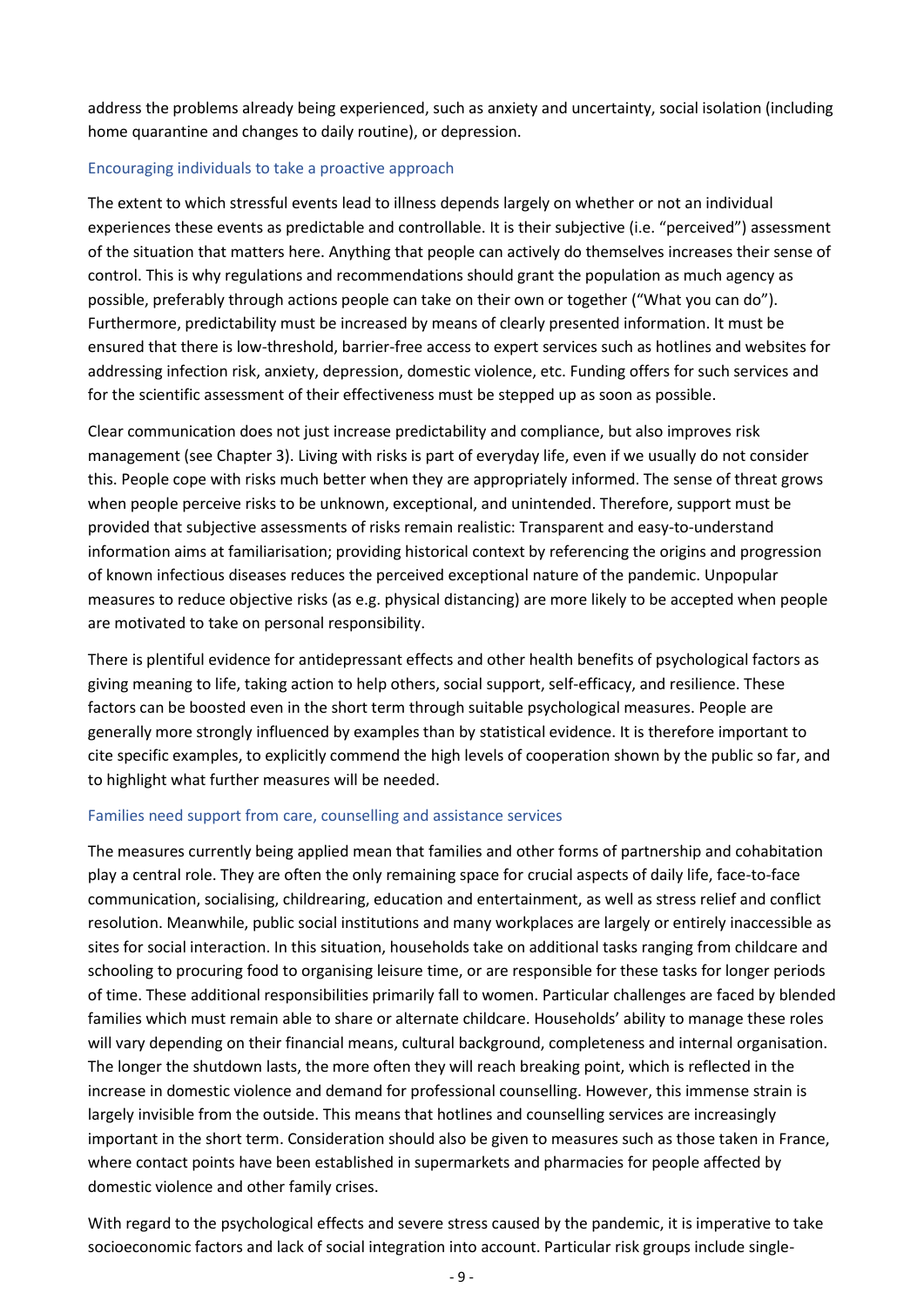parent families, migrants without language skills, older people living alone, the unemployed, and people who are living with mental illness or require care services. Poorer and less educated parts of society tend to lack material, psychological and social resources.

## <span id="page-10-0"></span>5. Ensuring transparency in deliberation and decision-making processes

### Curtailments of fundamental rights must constantly be weighed against the protection which they are intended to achieve.

The measures taken by the German federal, state and local governments to combat the coronavirus pandemic have led to severe curtailments and suspensions of fundamental rights on a level previously not considered possible. Some of these affect the entire population, others individual (economic) sectors or groups within society. In light of the severity of these restrictions, the state has a duty not only to limit the duration of the measures, but also to constantly review whether it is possible to consider more lenient measures.

The government measures taken to date restrict a number of fundamental rights. These include not just the general freedom of movement, but also freedom of assembly and of religion, as well as the fundamental economic rights of freedom of occupation and property. As Germany, unlike other countries, is not in an official state of emergency, these measures must meet the constitutional requirements. As a result, the question of whether restrictions to fundamental rights comply with the principle of proportionality remains a key consideration in the current situation. Curtailments of fundamental rights must not only have a legitimate objective – which is unquestionably the case in the current circumstances, where the aim is to protect public health and save lives. The measures taken must also be appropriate, necessary and proportionate for achieving the desired outcome. The fact that the objective is unquestionably correct does not automatically mean that the means used to achieve it are permissible.

While there can likewise be no doubt that the measures taken are in principle appropriate for achieving the intended objective, in particular for flattening the curve of infection, it does not automatically follow that they are necessary. The question is whether more lenient but equally effective measures are possible. The current political response is based on sweeping measures, which were introduced for understandable reasons given the pressing need to act. The severity and duration of the restrictions of fundamental rights mean that it is now necessary to consider alternatives and potentially ease some of these restrictions, without losing sight of the objective of protecting health. Constitutional law imposes a duty to constantly monitor and review the situation with a view to possibly easing the restrictions.

## The extent and scope of the curtailments of fundamental rights must be proportionate to the purpose and objective of the measures

It is crucial to ensure that the severity of the curtailments of fundamental rights is proportional to the importance of the public interests addressed by the measures. The extent and scope of the curtailments of fundamental rights must be proportionate to the purpose and objective of the measures. However, the unintended secondary effects of these curtailments must also be taken into account. The drastic measures introduced to curb the pandemic not only result in severe curtailments of the fundamental rights of all those affected, but also have other harmful repercussions. For instance, the preventative segregation of specific population groups, such as older people, simply to protect them must be rejected as too paternalistic.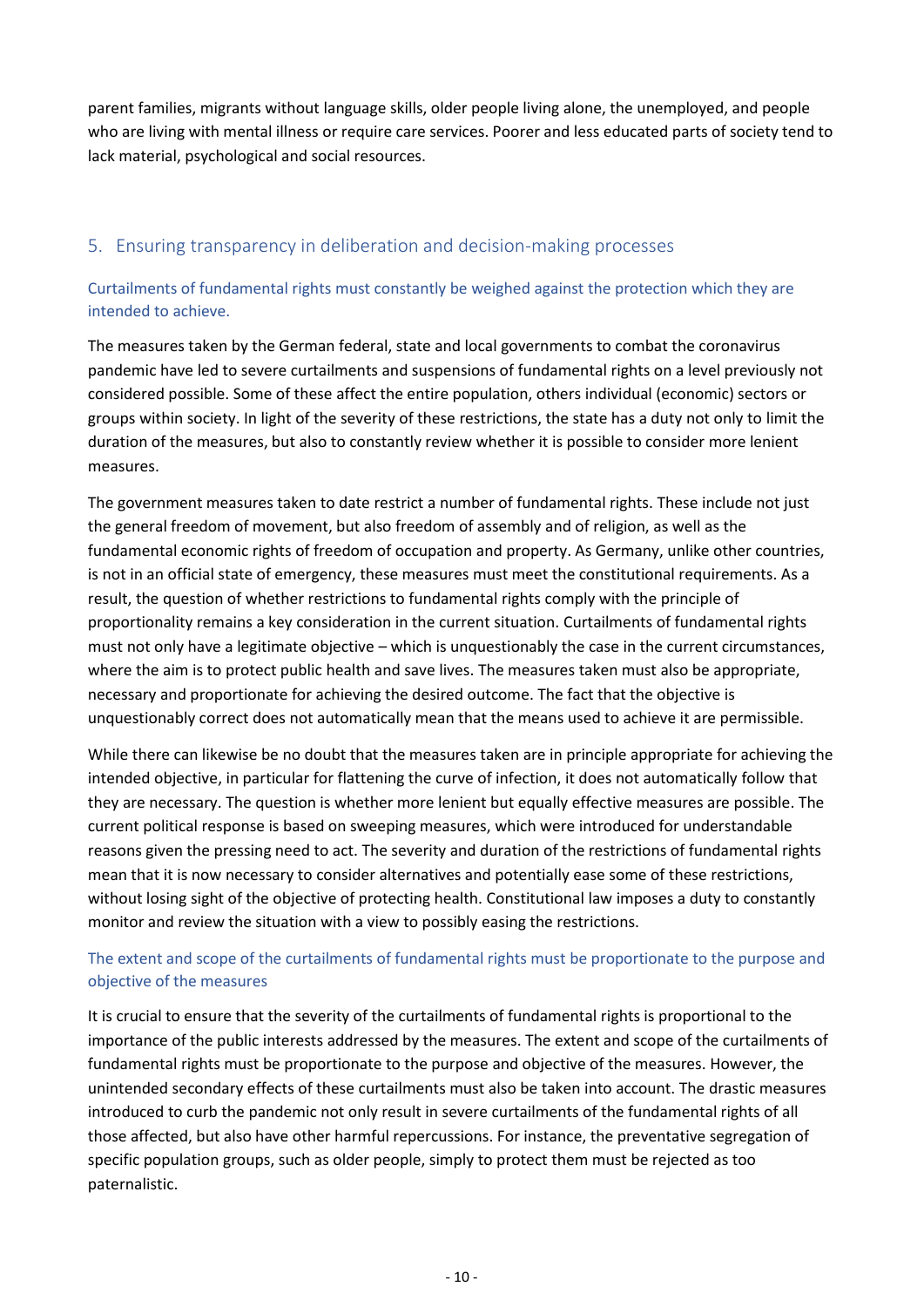#### Risk assessment must account for different objectives and consequences

The measures which aim to protect public health and save lives in the context of the pandemic are detrimental in other ways to the very same legal interests. These must not be ignored in assessments of the proportionality of the measures and sacrificed to the overriding imperative of controlling the epidemic; rather, they must be included in comprehensive decision-making. It is important to broaden the perspective in order to do justice to the multi-dimensional nature of the situation. One could describe this as the necessity of a multi-dimensional risk assessment to replace the single-minded focus on the sole objective of curbing the pandemic. Only once the unintentional secondary effects are taken into consideration does the complexity of the task of weighing conflicting interests become clear in its entirety. The indirect nature of these undesirable effects means that some may be much more difficult than others to attribute to a specific cause. These differences must be taken into account in assessments of the different priorities and levels of urgency for state decisions. The difficult task of weighting the individual aspects to be included in the overall deliberations lies primarily with the responsible state institutions. In this exceedingly complex task, they have a wide scope of action – although not without limits.

#### Conflicting goals must be identified and weighed during decision-making

Decisions are marked by uncertainty, dilemmatic preconditions and, not least, conflicting goals in many different ways. They are inherently uncertain simply because they are always made against the background of alternative options. They often involve dilemmas in the sense that their consequences entail unintended secondary effects such as those mentioned above. In addition, depending on the decision-making design and the underlying assumptions, the objectives pursued may compete with or even contradict one another. In the current COVID-19 crisis, all three of the aforementioned elements are visible. This was true of the decision to introduce the current shutdown, and it is all the more true of strategies to gradually ease these measures. In this connection, at least two separate levels of weighing alternative decisions or formulating action targets must in principle be differentiated from one another.

In epistemological terms, conflicting goals do not arise merely from different interests or orientations within a society, but rather reflect the structure of a functionally differentiated society with differing problem-solving instruments and rationales for action. Economic action is different from medical action, political action from scientific action, legal action from religious action. It is precisely the differentiation of these rationales that makes modern society capable of action in these different areas. At the same time, it makes centralised political coordination of this action more difficult.

This structure is virtually mirrored in the field of scientific expertise and advice, which generally remains closely tied to the specific perspective of each individual discipline. The urgent question which is thus raised with regard to the consequences of the COVID-19 crisis in particular is not primarily that of how to access the best expertise in the various disciplines, but how decision-makers can manage the necessarily differing knowledge bases and what deliberation and decision-making processes enable consistent decisions.

At the same time, consideration must be given to the normative level of deliberation and decision-making, which can also conflict with other levels of justification. In the present situation, an ethical outlook calls for emphasis on the principles of justice and solidarity, which are fundamental to our society, in deliberations weighing the different conflicts of interest.

Justice means that the social and economic costs of the pandemic, and of the measures to cope with it, must not be allowed to solely impact certain individuals or groups, but must be distributed as evenly as possible. Solidarity is expressed in the shared readiness to (help) bear burdens on behalf of others. Promoting justice and solidarity helps individuals to identify more strongly with the common good and motivates them to participate in joint action. This is essential in order to jointly overcome such a crisis. In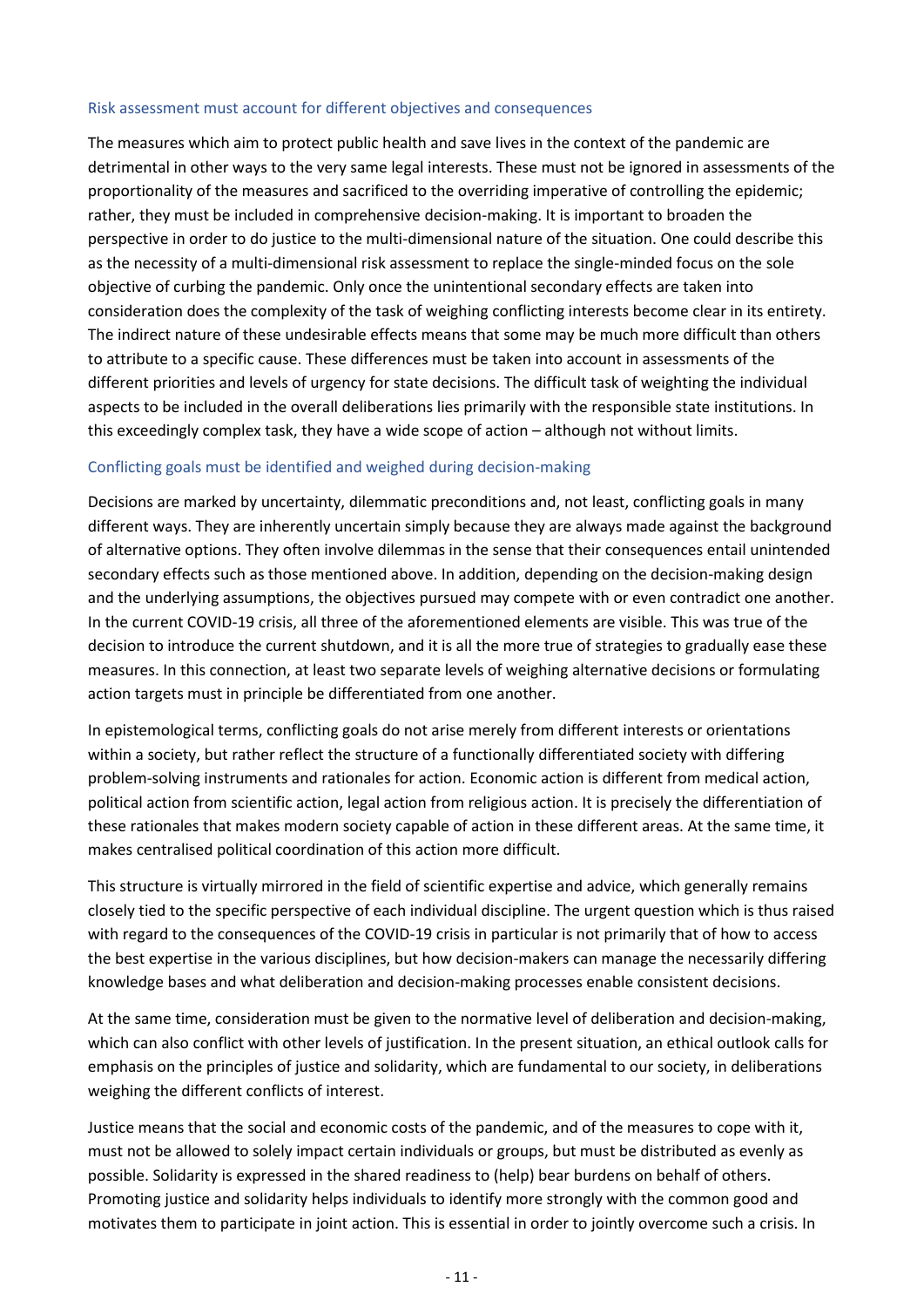this regard, too, the question arises of how different normative expectations, aims and principles can be reconciled with one another to form a common basis for decision-making.

The epistemological and normative levels, for their part, require a diversity of perspectives, particularly in the present situation, where conflicting goals and the contradiction between the primary and secondary effects of a given course of action play an especially significant role. One way of doing justice to this diversity on the normative level is to take into account the perspectives of disparately affected and vulnerable groups. Some social groups are particularly vulnerable, in part because they have less power or fewer resources allowing them to engage in public discourse and influence it in their own interest.

On the epistemological level, it is important to be mindful of the limits of one's own perspective in terms of one's particular discipline. This primarily entails acknowledging that each discipline only accounts for the logic of the specific area of society (the law, economy, family, health, etc.) that it studies. The consequence of all this is that political decisions, especially those which need to be taken in the face of this crisis, must recognise the multidimensionality of the problem at hand and make the deliberation processes transparent and communicate them accordingly.

## <span id="page-12-0"></span>6. Gradually reopening parts of the education sector

All educational institutions have been closed during the crisis due to their high contact density and the associated risk of infection. Some teaching and learning processes have been suspended, some have been transferred to families and households to a greater extent, and some are continuing remotely using digital and analogue tools.

Home learning is less effective than school-based learning for many children. The shutdown has removed three essential functions of schools: a) learning-centred daily routine, b) socialising with peers and teachers, which supports learning and serves as practice for social participation, and c) professional feedback on learning progress. The crisis is thus leading to an overall decline in childcare, teaching and learning. It must also be feared that the crisis will exacerbate the already stark social inequality prevailing in Germany in terms of access to childcare and teaching and in terms of learning outcomes and educational success.

## Educational institutions should reopen gradually, differentiated by year group. Examinations must be allowed to proceed at every level of education

Educational institutions should be reopened as soon as possible, although gradually and differentiated by year group. The circumstances of each individual educational institution must be taken into account. For a considerable period of time, all measures will have to be implemented in compliance with the regulations concerning hygiene, physical distancing, mouth and nose protection, testing, and rigorous application of quarantining. There will be a longer transition period in which limited forms of childcare and teaching will have to be accepted, with gradual expansions, in order to reduce the still significant risk of infection. The following recommendations concern this transition period.

Primary school children require the most support and guidance, and their parents are more heavily dependent on schools for childcare. This also applies to children in preschools and day-care centres. The process of gradual normalisation must begin with significantly reduced group sizes to facilitate physical distancing. It is recommended to focus on core subjects (in primary school, German and mathematics) and to divide each class into smaller groups for teaching in staggered time slots. These groups must remain the same in order to reduce the risk of infection. A group size of up to 15 pupils would be possible provided that large enough classrooms are available. Parents must be able to rely on schools to reopen in line with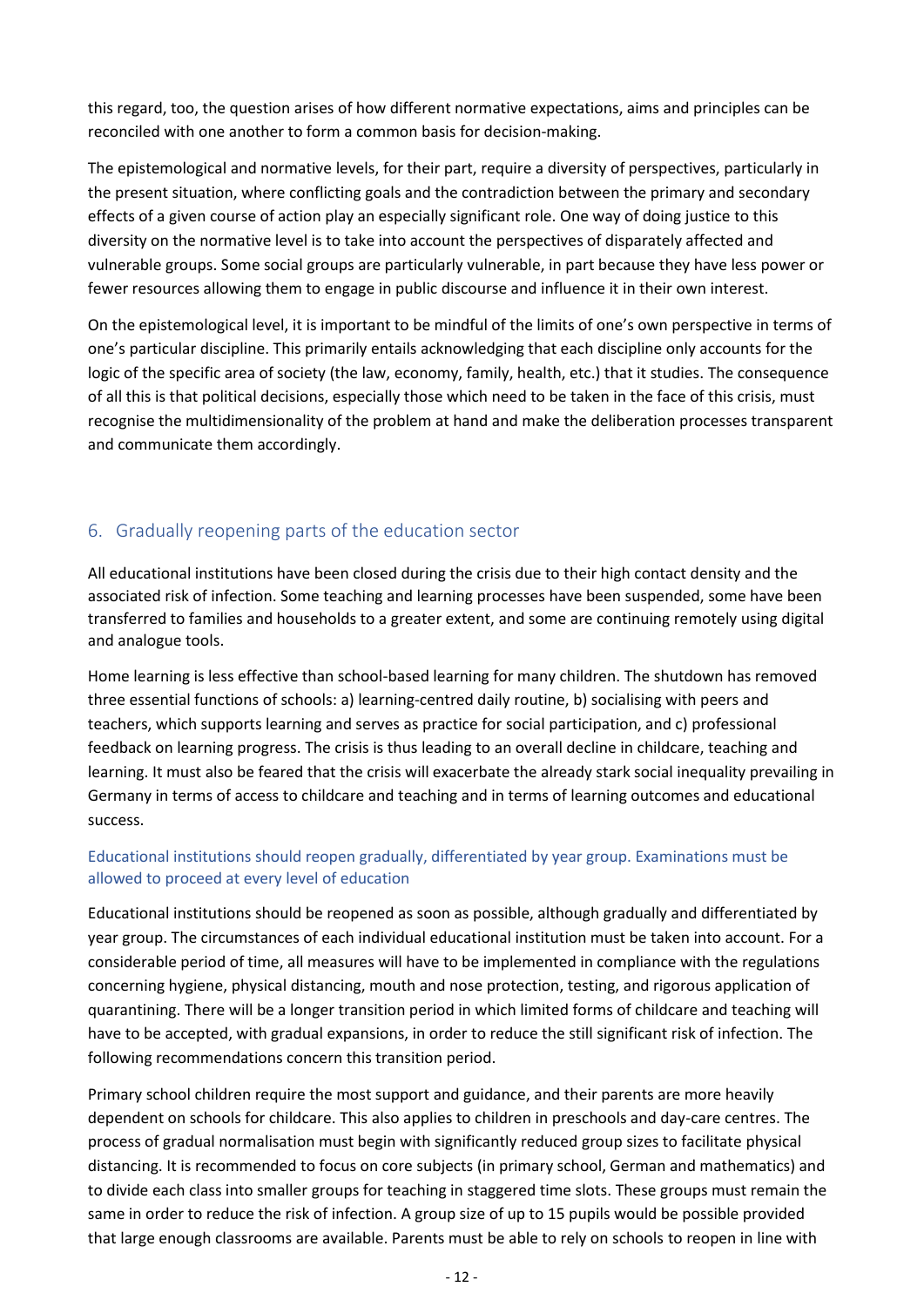these recommendations. Break times for the individual groups must be staggered. Schoolyards must not be allowed to become sites of infection.

Primary schools should initially be opened for children in the final year of their primary education so that they can be prepared for the transition to secondary school. The year groups below should then be readmitted one after another. Emergency childcare services for the youngest year groups can be gradually reduced accordingly.

In preschools and day-care centres, the same logic should be applied and normal operation should be resumed with reduced group sizes (max. 5 children per room) for children about to transition to primary school (5- to 6-year-olds). Every effort should be made – including in the summer holidays – to prepare these children for the transition to primary school as thoroughly as possible. As very young children do not comply with physical distancing and other protective measures, but are still capable of passing on the virus, day-care centres should continue to provide emergency care for younger age groups until the summer holidays. After-school childcare services should also remain limited to emergency care. Working parents will therefore continue to require both financial support and an extremely flexible approach to working hours and locations.

For education pathways involving centralised final examinations at the end of the lower secondary level, schools should initially reopen for year groups who are about to graduate. For all other year groups, a staggered approach with a reduced number of teaching hours and a focus on the core subjects (German, mathematics, foreign languages) is recommended. One additional class period per day can be provided to mark and comment on work completed by the pupils. This period can also be used to assign new work for the pupils to complete at home. This homework must not necessarily be restricted to the core subjects, but can include content from other subjects.

As older students are more able to benefit from distance learning, a return to customary face-to-face teaching can be postponed for longer for the upper levels of the educational system. For upper secondary levels, greater reliance on self-guided studying using digital and analogue media will be possible. Teachers will be responsible for providing study material and giving feedback on performance.

Universities and other higher education institutions should generally complete the summer semester via online/home learning. It will be possible to implement smooth transitions and combine remote and classroom teaching. This will require modified study units which can be taught online.

In general, examinations should remain possible at all levels of education.

Furthermore, when educational institutions reopen, they should address the interruption to usual teaching and day-care, the resulting disruption to children's socialisation with their peers, and the overall crisis as experienced by the children.

#### Digital teaching material must be expanded and made easily accessible

High-quality teaching tools for self-guided study and distance learning at all educational levels must be expanded and made available nationwide as a result of the crisis. Furthermore, compensatory measures should be provided, for example in the upcoming summer holidays, in order to minimise the detrimental effects on pupils' attainment of the education standards for their year group, the transition to primary/secondary school, and the completion of examinations. These measures are particularly important for lower-performing pupils and can help to mitigate social inequality.

However, it must also be recognised that the crisis has accelerated the drive to digitalise education, which will lead to improvements in institutions' portfolio of digital tools and in teachers' and pupils' digital skills as well as to more rapid development of strategies and programmes for utilising digital methods and media in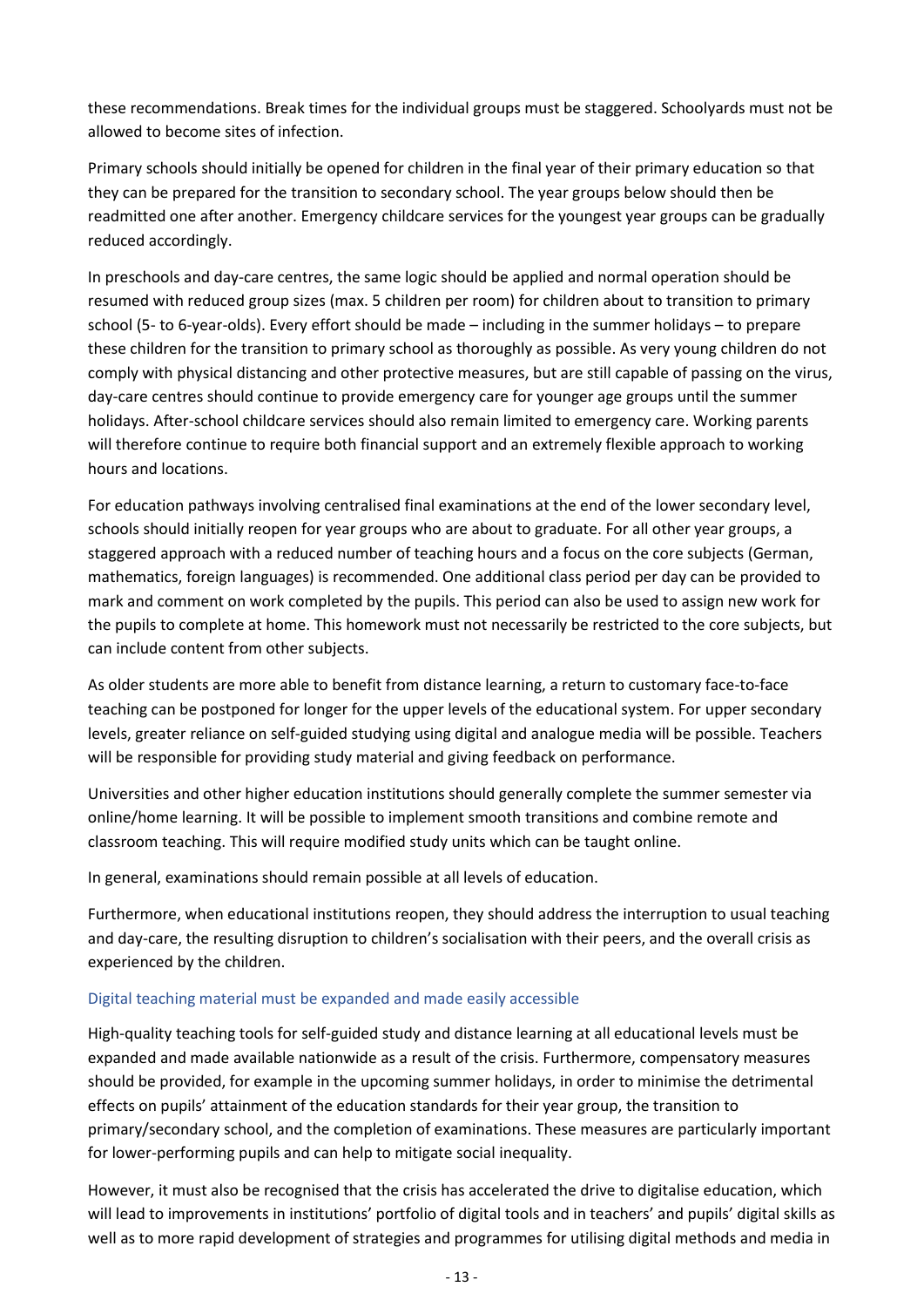teaching and in the education sector as whole. More detailed experience of the significant advantages and the limitations of digitalisation in the education system is being gained. This should help to develop a more accurate idea of its possibilities – which can subsequently be consolidated by means of scientific research. The crisis highlights how important it is to develop digital options for substituting and/or supplementing classroom teaching. The use of modern teaching methods and tools must be enhanced following the crisis.

## <span id="page-14-0"></span>7. Overcoming the crisis with sustainable economic measures

The measures taken by the German Federal Government as an immediate response to the crisis with the aim of preventing infection from spreading, in particular the restrictions on individuals' freedom of movement, the stricter border controls, the closure of shops, restaurants, hotels, etc., the cancellation of leisure events, and similar components of the shutdown, are undoubtedly necessary regardless of any debate over the specifics of their implementation. At the same time, health policy makers reacted purposefully and are making efforts to reinforce intensive care capacity, increase testing capacity and provide protective equipment, for example.

The economic shock caused by the coronavirus pandemic is reflected in both macroeconomic supply and demand; however, it is in no small part the result of these health policy strategies. Supply is affected by the disruption of supply chains and a reduction in demand for work. Demand and therefore sales have slumped for products in general but particularly in the sectors most heavily affected by the shutdown, such as retail, hospitality, transport, leisure, tourism and events.

The state has responded with corrective economic policies on an unprecedented scale. But the longer the shutdown lasts, the more difficult it will be to avoid serious economic consequences. The likelihood of widespread bankruptcy and higher unemployment will rise accordingly. Broad swathes of society are facing financial losses and seeing their retirement savings in particular dwindle. Many independent self-employed workers and small family businesses have lost some or all of their revenue. Many of those affected have minimal savings. The only assistance offered to these people by the German welfare state consists in the basic social security provisions. In general terms, the significant role that social inequalities play in people's experiences of the coronavirus pandemic must not be overlooked. The risks of contact and infection and, in particular, the psychological and economic effects of the crisis are distributed highly unequally across society.

#### From the national level to European solidarity and international cooperation

A crisis is always a time for the executive to act. Executive power is growing around the world. While this may currently seem unavoidable, it is essential to do everything possible to uphold the democratic culture of debate, multi-party competition and the crucial role of parliaments despite the restrictions on public life. Addressing the crisis requires decisions, often rapid ones, at a national level, resulting in a centralisation of power. At the same time, the advantages of Germany's system of cooperative federalism are clearly demonstrated. It allows for the necessary differentiation based on regional perspectives, promotes productive competition to find the best solutions, and generally leads to the necessary common ground by means of compromises. However, the current situation shows that a cautious increase of federal powers in times of crises would be desirable, not least to avoid discrepancies across jurisdictions which would be difficult to justify to the public and therefore decrease acceptance of the measures taken.

This crisis is also a time for nation-states to act. They remain as effective as ever; that much is clear. Thus far, it appears that only nation-states have the legitimacy, resources and capacity for action required to implement such far-reaching interventions. But this requires additional steps. The extent to which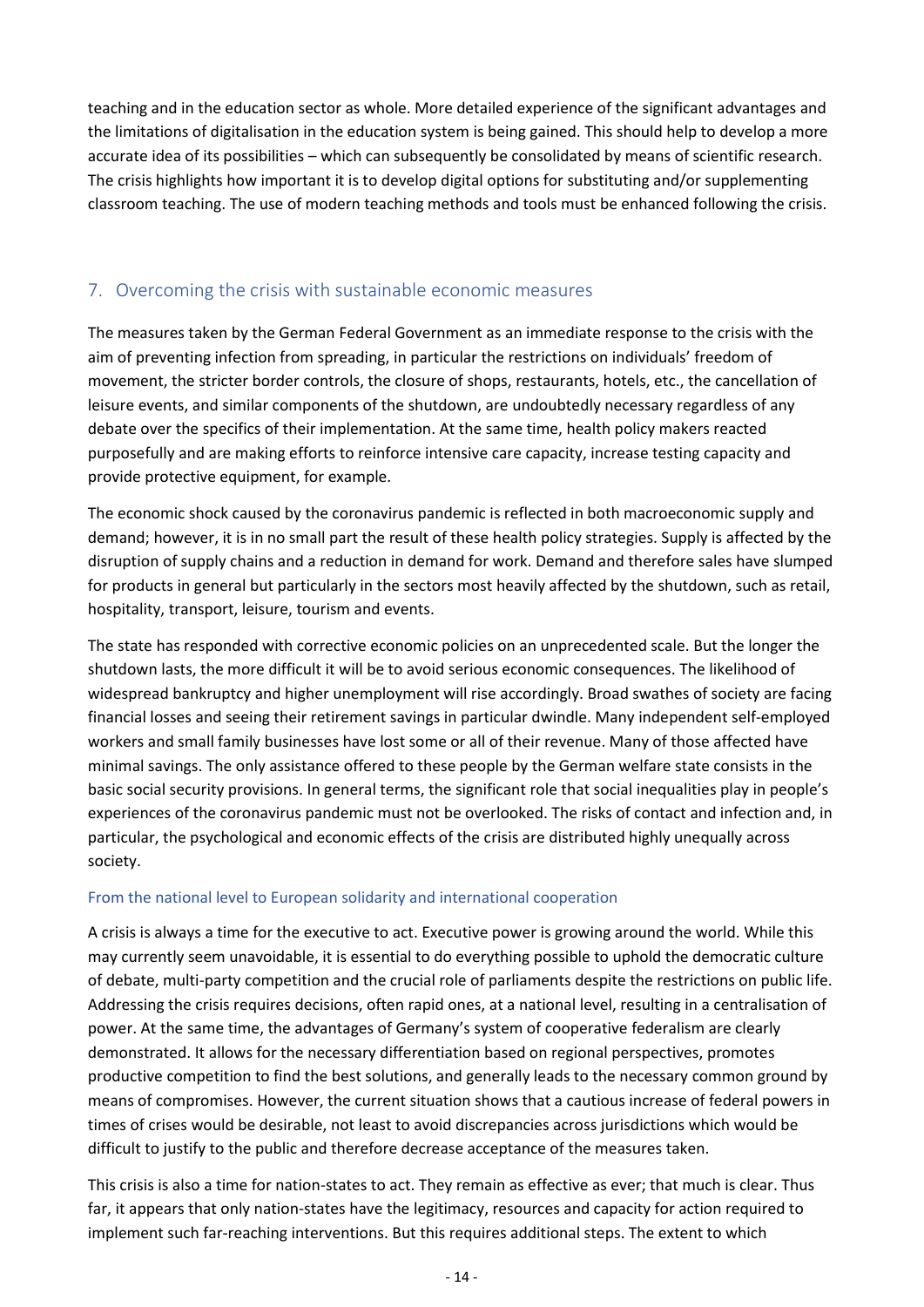nationalism, self-promotion and protectionism – and even the revival of old stereotypical concepts of the enemy – are reappearing is worrying. Firstly, it is indisputable that the present crisis represents an international challenge which can ultimately only be overcome through international cooperation. Secondly, encouraging European integration remains a national political goal and is well understood to be in Germany's best interest. The current crisis is throwing the disunity of the European countries into stark relief. At the same time, however, its exceptional nature offers unique political opportunities to revive the spirit of European solidarity. The German Federal Government should seize this opportunity and display greater solidarity with its European partners than it did in the initial phase of the crisis, including by providing assistance to other countries and taking additional steps to tackle the crisis jointly. At the same time, as a major exporting country, Germany will suffer the consequences if our most important trading partners sustain lasting economic damage. Even in purely economic terms, there is therefore a common interest in collaborative action. If this does not happen, the European Union is threatened with further disintegration.

The present crisis has also exacerbated the often general criticism of globalisation. Major reliance on global markets and the transnationalisation of supply chains have doubtlessly increased our vulnerability in a global crisis. The interconnectedness of our world, not just in economic terms, should prompt us to consider ways of making our external relations easier to control, in terms of the economy in particular. The pandemic has highlighted the existence of deeply globalised interrelations which need to be better coordinated through concerted multilateral efforts bringing together nation-states and continents.

#### Finding sustainable solutions to the crisis on a national and European level

A great deal depends on successfully combining the desired medical outcomes – curbing the pandemic, protecting public health and saving lives – with a gradual resumption of economic and social activity. The high direct and indirect costs of the shutdown described here mean that even very large investments in fighting the pandemic and protecting public health, such as widespread testing and high staffing levels in the healthcare system, are worthwhile and deserve support.

As restrictions are gradually loosened, the number of infections must not be allowed to increase rapidly once more. The mortality rate depends in particular on the performance of the healthcare system and the peak loads it is able to absorb. Finding the right approach is therefore a balancing act. The Leopoldina set out a number of concrete measures in its two previous statements. The most effective of these measures include the wearing of mouth and nose protection, widespread testing, the use of mobile phone data and the isolation of infected individuals, as well as the development of treatments; all of these together should stabilise the system until an effective vaccine is found.

In light of the significant long-term impact that the coronavirus crisis will have, and above all in light of the climate and biodiversity crisis, which poses at least as great a threat, we cannot simply return to the previous status quo. We must learn lessons for the future from our experience of the coronavirus pandemic and its causes. The general increase in population, urbanisation and global mobility, and the destruction of ecosystems and decrease in their resilience due to changes in land use as well as climate change, are major factors in the emergence of epidemics and pandemics.

State measures to stimulate economic activity after the pandemic abates should therefore prioritise principles of sustainability. If the investments made and programmes launched now are designed to be sustainable, the parties involved will be free to implement the necessary changes in a way that suits the circumstances in each local area at the relevant moment in time, to encourage the desperately needed openness towards technological innovation in areas such as the energy transition, and to close local and global material cycles, etc. If we miss this opportunity, the scale of the current economic programmes would make it extremely difficult to implement an even more drastic change in policy direction when needed later on. Decision-makers thus have an extraordinary responsibility to seize this historic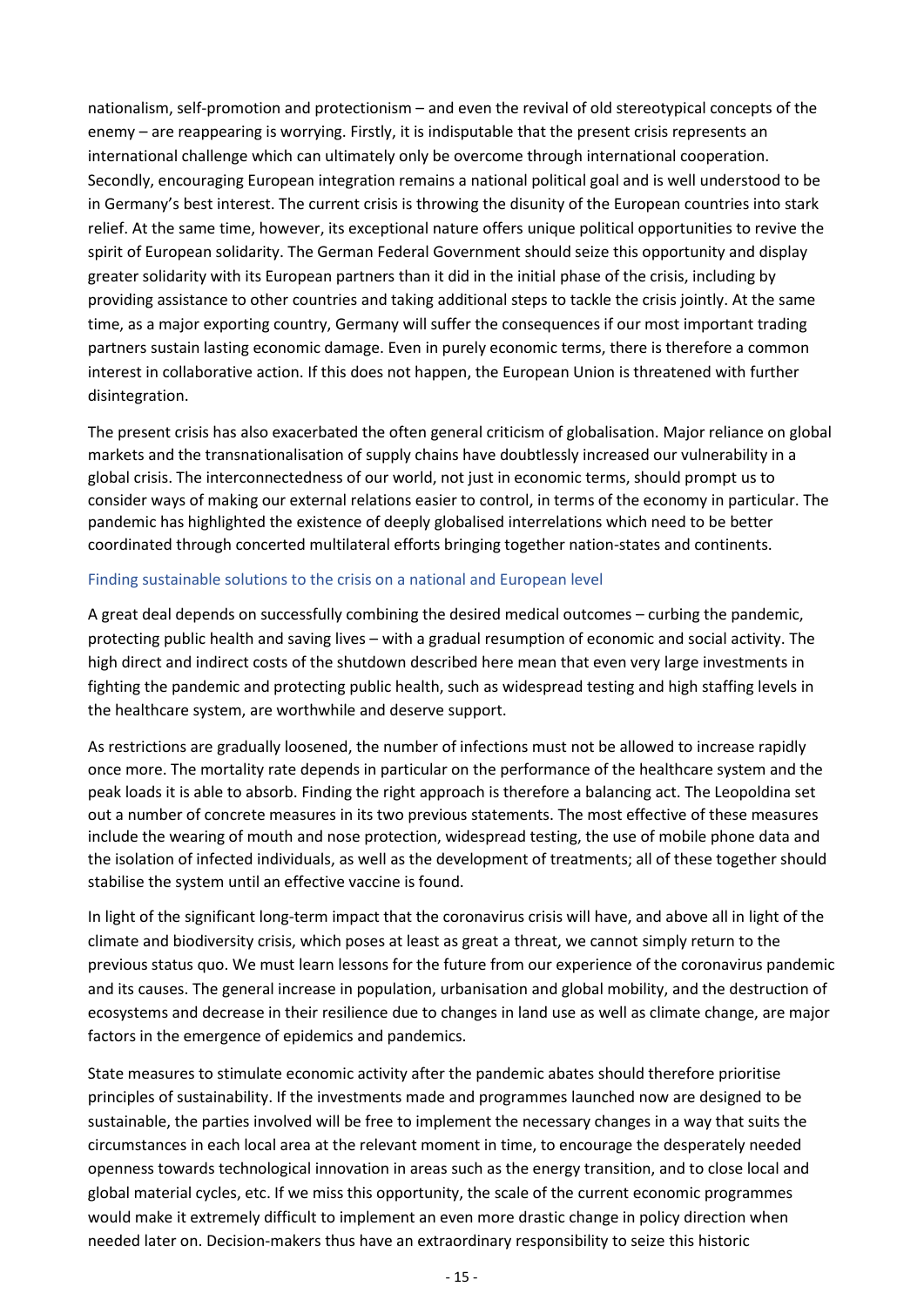opportunity. They must ensure a transparent discussion of the costs involved, including the enormous external costs of damage to the climate and environment and, not least, the resulting impact on human health.

In concrete terms, there will first of all be a need for economic stimuli which ensure that the inevitable recession forecast for this year will not be too deep and that economic growth will resume. However, these stimuli must be guided more firmly than before by considerations of sustainability, not least because this offers vast potential for economic growth. Doing so will require decisive action in the field of economic policy. It is highly likely that additional economic measures will be needed, beyond those already taken and despite the automatic stabilisers taking effect within the system (lower tax revenues, labour market policies). In terms of revenue, these additional measures will include tax policy instruments such as introducing loss carry-backs and making loss carry-forwards easier for businesses (abolishing minimum taxation), temporarily moving to declining-balance depreciation, and bringing forward the planned partial discontinuation of the solidarity tax surcharge. The complete abolition of the solidarity tax surcharge should be considered. With regard to spending, the most obvious approaches include state investment and the reduction of subsidies that are harmful to the climate and environment. Particular consideration should be given to structural policy objectives, for example regarding public service and the protection of common goods, especially in the areas of health, climate and ecosystems.

#### Ensuring stability through economic and financial policy

#### National economic and financial policy:

Short-term: Economic policy must primarily provide aid to bridge this period of economic turbulence while health policy measures are still in place. This includes short-time working in order to avoid mass unemployment and the attendant negative consequences, liquidity assistance, tax deferrals and grants to reduce cases of insolvency. State contributions should only be used to stabilise enterprises in extreme emergencies and should not involve additional industrial policy goals; depending on the case, they should be structured more in the form of silent participations.

Medium-term: Once the current public health measures have been phased out, expansive fiscal stimuli will continue to be necessary. In terms of revenue, this could come in the form of tax relief, in the form of bringing forward the planned partial discontinuation of the solidarity tax surcharge or by abolishing it completely. With regard to spending, alongside the existing stabilisers such as unemployment insurance, additional resources for public investments are important, for instance in healthcare, digital infrastructure and climate protection.

#### European economic and financial policy:

The crisis requires the highest degree of solidarity within Europe. Managing the crisis at the level of the European Union includes the provision of liquidity by the European Central Bank (ECB), financial support from the EU budget and programmes by the European Investment Bank (EIB) and a credit line from the European Stability Mechanism (ESM) with conditionality focused on the effects of the pandemic. A strong and united Europe is indispensable for Germany as a major exporting country.

#### Setting the course for sustainability

All policies other than emergency measures to save businesses must be guided by the principle of sustainability at the national and international level. The following measures, which rest on broad scientific evidence and a broad societal consensus, must therefore continue to be implemented with the high priority. Developing a climate-friendly economy and ensuring a systematic transition of the mobility and agriculture sector will act as a major stimulus for innovation and growth. Specific measures include immediately introducing a carbon price for  $CO<sub>2</sub>$  emissions from fossil fuels, passing and implementing the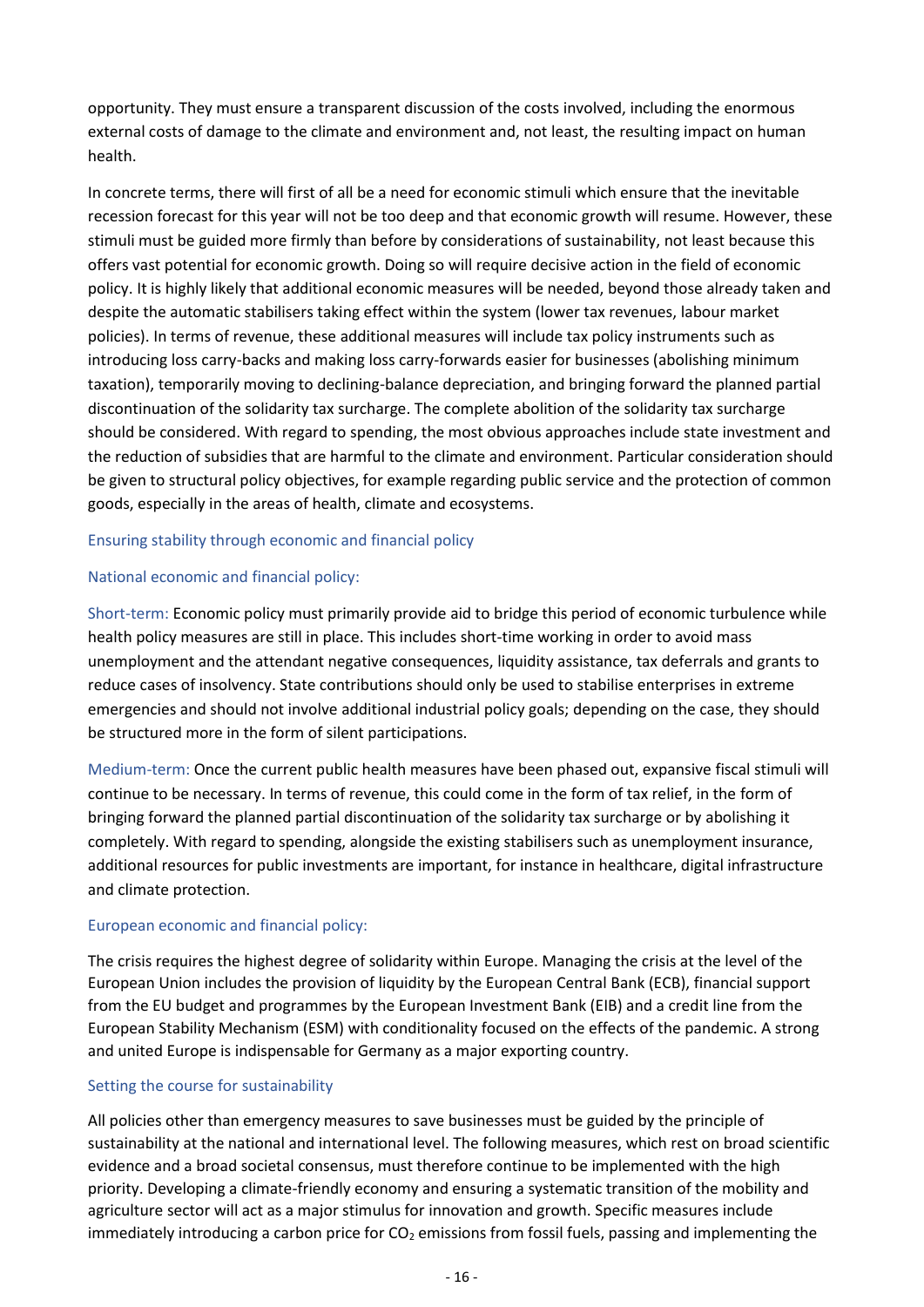national hydrogen strategy as soon as possible, and reforming electricity market regulations. The objective must remain a strong "European Green Deal".

#### Adhering to a market-based economic order

The economic policies introduced during the crisis must be reversed or modified as soon as possible in order to transition to sustainable economic activity within the framework of free market operation. This includes that the government withdraws from companies as shareholder in cases where public investment was made due to the crisis, and the reduction of public debt. Conformity with Germany's balanced-budget provision – the so-called debt brake – must be maintained in accordance with its current set of regulations. This allows for a significantly higher debt to be accrued, particularly in exceptional situations such as this, under the condition that the funds be repaid upon the return to normality.